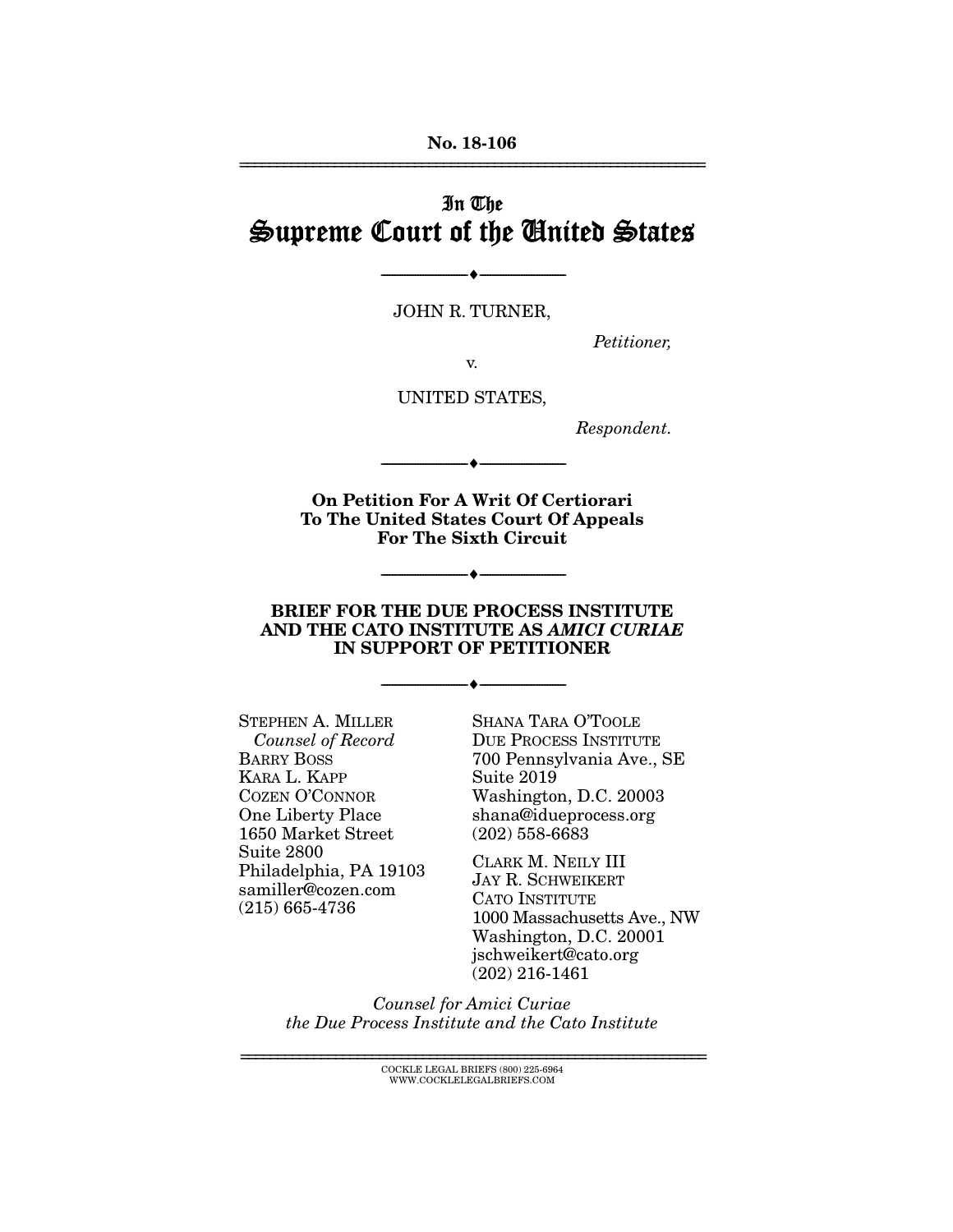## QUESTIONS PRESENTED

 Whether the Sixth Amendment right to counsel attaches before indictment when the prosecutor threatens to indict a defendant unless he accepts the prosecutor's offer of a plea agreement.

 Whether the Sixth Amendment right to counsel attaches when a federal prosecutor conducts plea negotiations before the filing of a formal charge in federal court, where the defendant has already been charged with the same offense in state court.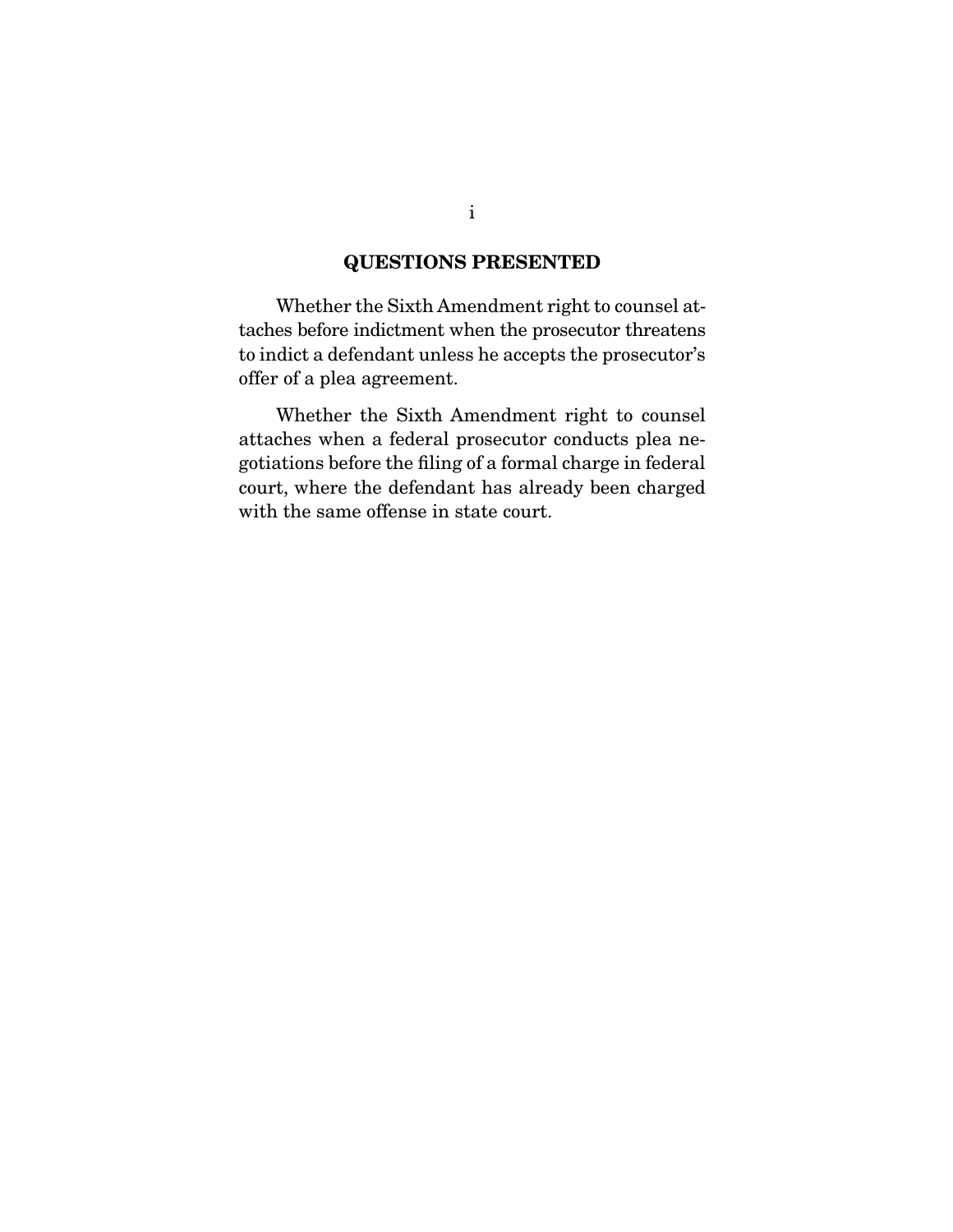# TABLE OF CONTENTS

|                     |                                                                                                                                                                                                                 |                                                                                                                                                                                                               | 1              |
|---------------------|-----------------------------------------------------------------------------------------------------------------------------------------------------------------------------------------------------------------|---------------------------------------------------------------------------------------------------------------------------------------------------------------------------------------------------------------|----------------|
| SUMMARY OF ARGUMENT |                                                                                                                                                                                                                 |                                                                                                                                                                                                               |                |
|                     |                                                                                                                                                                                                                 | <b>REASONS FOR GRANTING THE WRIT</b>                                                                                                                                                                          | $\overline{4}$ |
| Ι.                  |                                                                                                                                                                                                                 | This Court's Sixth Amendment attach-<br>ment jurisprudence is untethered from<br>the Amendment's original meaning                                                                                             | $\overline{4}$ |
|                     |                                                                                                                                                                                                                 | A. The Supreme Court's Sixth Amendment<br>jurisprudence applies different attach-<br>ment rules to different rights despite a<br>shared textual foundation                                                    | 4              |
|                     | B.                                                                                                                                                                                                              | The Court's current attachment rules<br>are untethered from the Sixth Amend-<br>ment's text and original meaning                                                                                              | 7              |
|                     | C.                                                                                                                                                                                                              | This case presents an opportunity to<br>clarify the rule and provide much needed<br>guidance to lower courts on a question<br>of considerable importance                                                      | 8              |
| II.                 | The Framers intended Sixth Amendment<br>rights to attach pre-indictment if the pros-<br>ecutor communicated an intent to prose-<br>cute a person and requested that person to<br>admit guilt or face indictment |                                                                                                                                                                                                               | 10             |
|                     | А.                                                                                                                                                                                                              | Founding-era sources reveal that the<br>Framers understood a person to be an<br>"accused" subject to a "prosecution" when<br>a government official had expressed an<br>intent to prosecute and requested that |                |
|                     |                                                                                                                                                                                                                 | the individual admit guilt                                                                                                                                                                                    | 12             |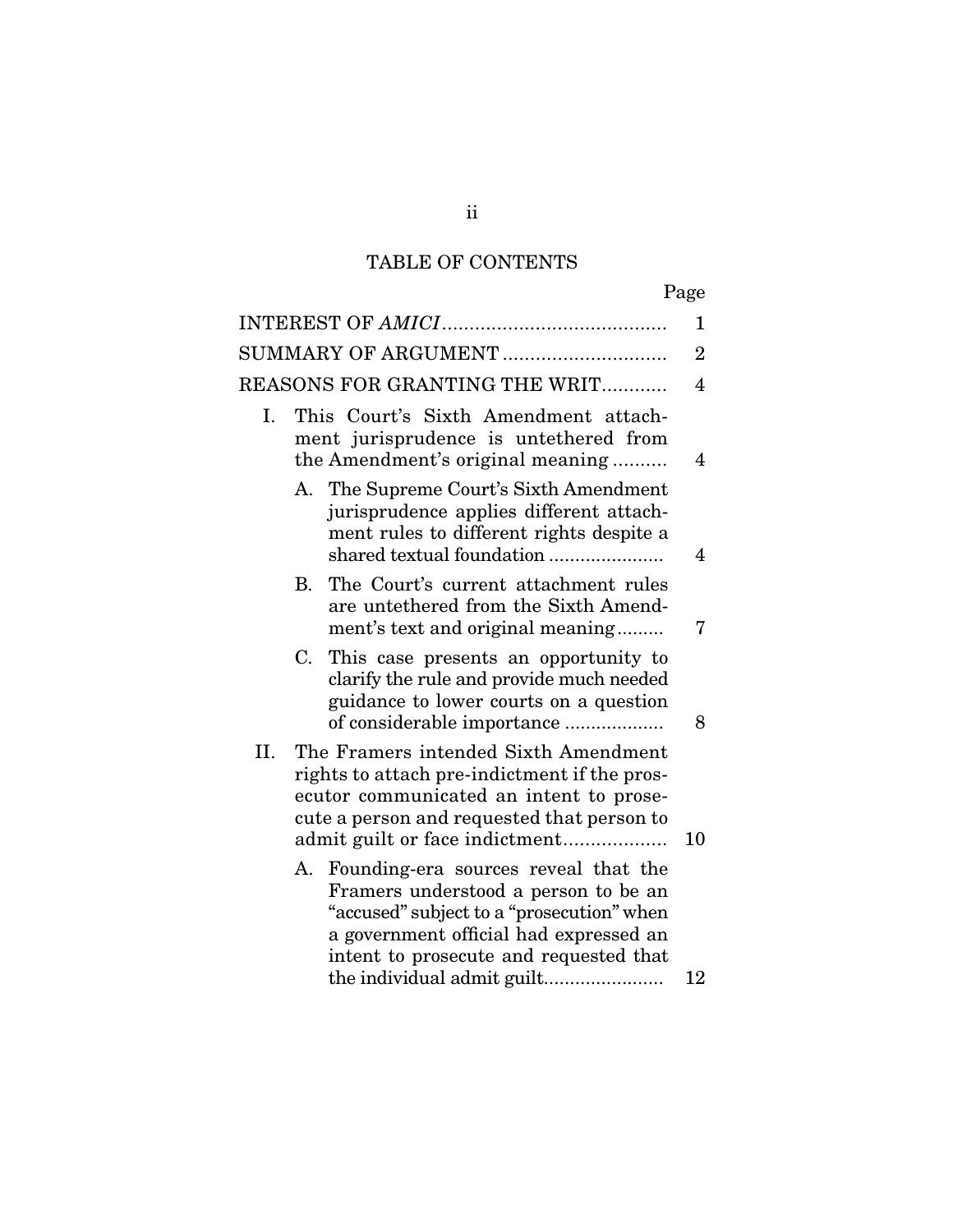# TABLE OF CONTENTS—Continued

Page

|             | B. Jurists of the Founding era similarly<br>understood a person to be an "accused"<br>subject to a "prosecution" where a gov-<br>ernment official expressed an intent to<br>prosecute and requested that the indi- | 18 |
|-------------|--------------------------------------------------------------------------------------------------------------------------------------------------------------------------------------------------------------------|----|
|             | C. The Sixth Amendment affords a right to<br>counsel to Turner because the prosecu-<br>tor required Turner to enter a guilty<br>plea or otherwise face indictment                                                  | 22 |
| CONCLUSION. |                                                                                                                                                                                                                    | 94 |

iii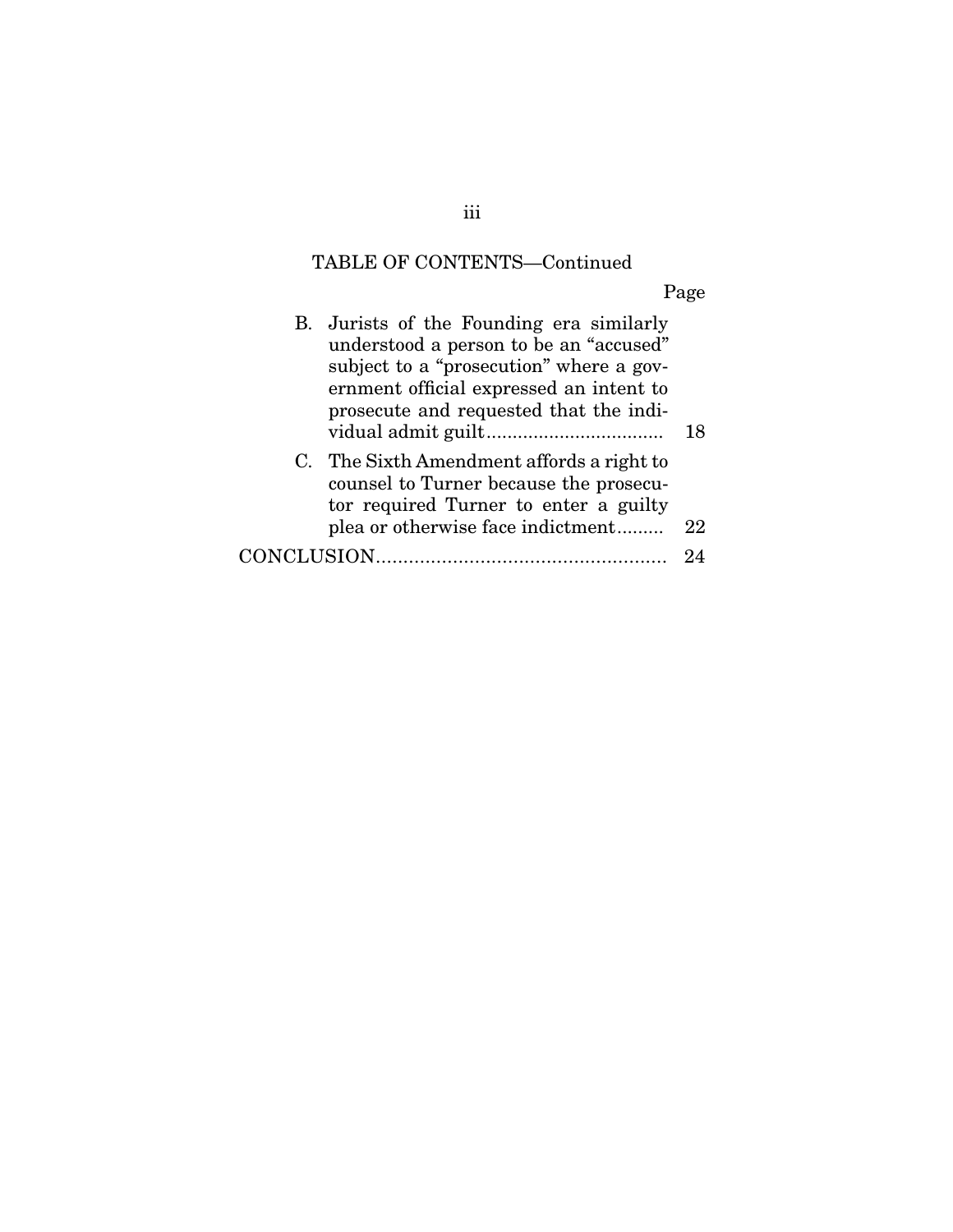## TABLE OF AUTHORITIES

Page

# **CASES**

| Ariz. State Legislature v. Ariz. Indep. Redistrict-<br>ing Comm'n, 135 S. Ct. 2652 (2015) 10 |  |
|----------------------------------------------------------------------------------------------|--|
| Boumedine v. Bush, 553 U.S. 723 (2008)18                                                     |  |
|                                                                                              |  |
| Carpenter v. United States, 138 S.Ct. 2206                                                   |  |
| Clinton v. Jones, 520 U.S. 681 (1997) 19                                                     |  |
| District of Columbia v. Heller, 554 U.S. 570 (2008) 11                                       |  |
| Franklin v. Massachusetts, 505 U.S. 788 (1992) 19                                            |  |
| Hamilton v. Alabama, 368 U.S. 52 (1961) 6, 7                                                 |  |
| Hollingsworth v. Duane, 12 F. Cas. 359 (C.C.D.                                               |  |
|                                                                                              |  |
| Kyllo v. United States, 533 U.S. 27 (2001)12                                                 |  |
|                                                                                              |  |
| Lynch v. Donnelly, 465 U.S. 668 (1984) 15                                                    |  |
| Marsh v. Chambers, 463 U.S. 783 (1983) 11                                                    |  |
| Massiah v. United States, 377 U.S. 201 (1964) 6                                              |  |
|                                                                                              |  |
|                                                                                              |  |
| Myers v. United States, 272 U.S. 52 (1926) 14                                                |  |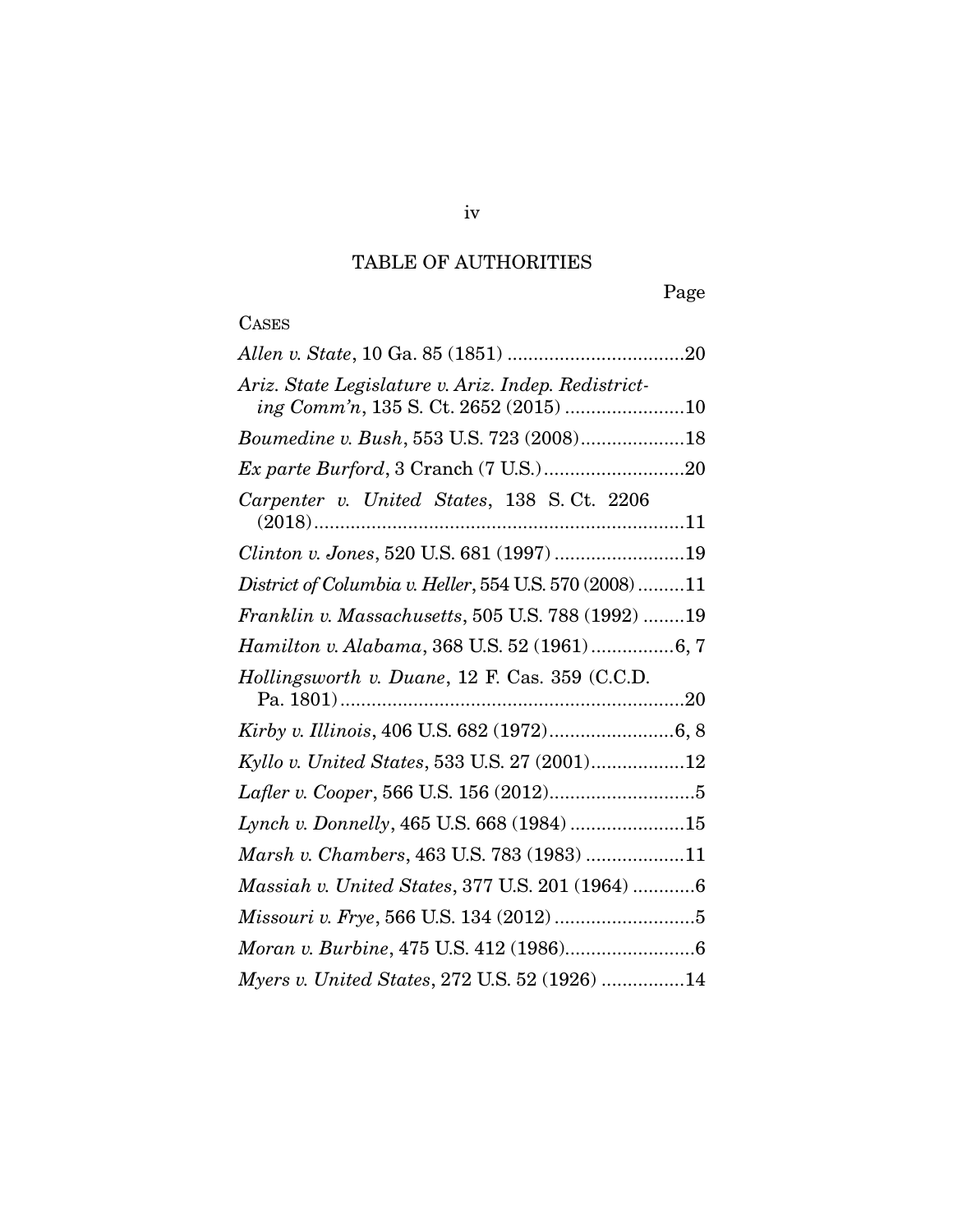# TABLE OF AUTHORITIES—Continued

v

| Nat'l Ass'n of Home Builders v. Defs. of Wildlife,  |
|-----------------------------------------------------|
| NLRB v. Canning, 134 S. Ct. 2550 (2014)18           |
| Pennsylvania v. Ritchie, 480 U.S. 39 (1987) 5       |
| Sveen v. Melin, 138 S. Ct. 1815 (2018) 11           |
|                                                     |
| United States Term Limits v. Thornton, 514 U.S.     |
| United States v. Ash, 413 U.S. 300 (1973) 5, 6      |
| United States v. Bollman, 24 F. Cas. 1189           |
| United States v. Burr, 25 F. Cas. 30 (C.C. Va.      |
| United States v. Gouveia, 467 U.S. 180 (1984)7, 8   |
| United States v. Hubbell, 530 U.S. 27 (2000) 19     |
| United States v. Jones, 565 U.S. 400 (2012) 11, 22  |
| United States v. Marion, 404 U.S. 307 (1971) 4      |
| United States v. Moore, 26 F. Cas. 1308, 1 Wall     |
| United States v. Turner, 885 F.3d 949 (6th Cir.     |
| United States v. Wade, 388 U.S. 218 (1967)6         |
| United States v. Williams, 28 F. Cas. 647 (C.C.D.C. |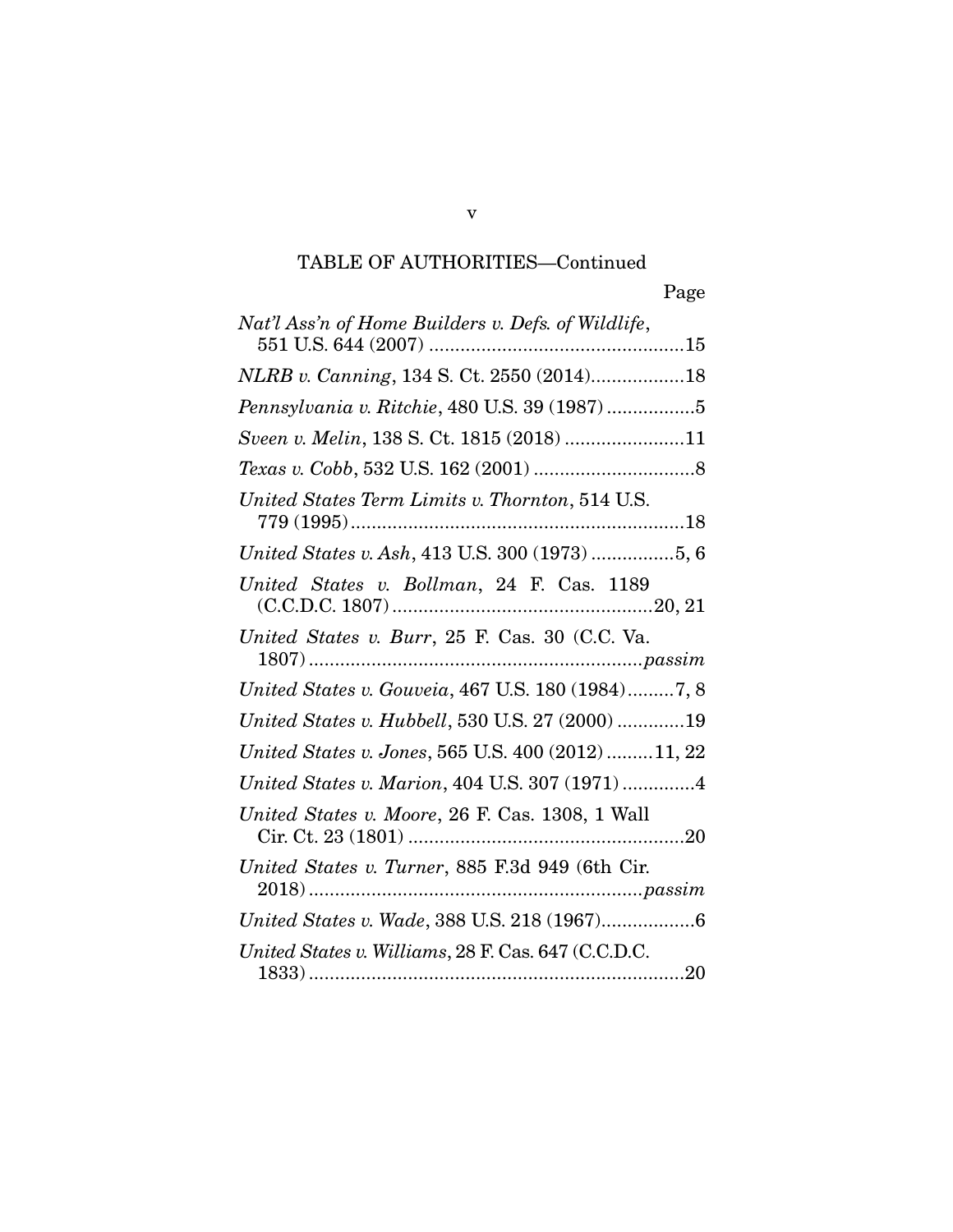## TABLE OF AUTHORITIES—Continued

| Page                                                                                                               |
|--------------------------------------------------------------------------------------------------------------------|
|                                                                                                                    |
| Wyoming v. Houghton, 526 U.S. 295 (1999) 12                                                                        |
| <b>CONSTITUTIONAL PROVISIONS</b>                                                                                   |
|                                                                                                                    |
| <b>OTHER AUTHORITIES</b>                                                                                           |
| Albert W. Alschuler, <i>Plea Bargaining and Its</i>                                                                |
| John Ash, New & Complete Dictionary of the<br>English Language (London, Edward & Charles                           |
| Nathan Bailey, New Universal Etymological<br>English Dictionary (London, T. Waller, 4th ed.                        |
| Rev. James Barclay, <i>Complete &amp; Universal Eng-</i><br><i>lish Dictionary</i> (London, J.F. & C. Rivington et |
| Richard Burn & John Burn, A New Law Dictionary<br>(London, A. Strahan & W. Woodfall 1792)14, 17                    |
| Crimes Act of 1790, 1st Cong. $\S 29$ (2d Sess.                                                                    |
| Timothy Cunningham, A New and Complete<br>Law Dictionary (London, S. Crowder et al.                                |

vi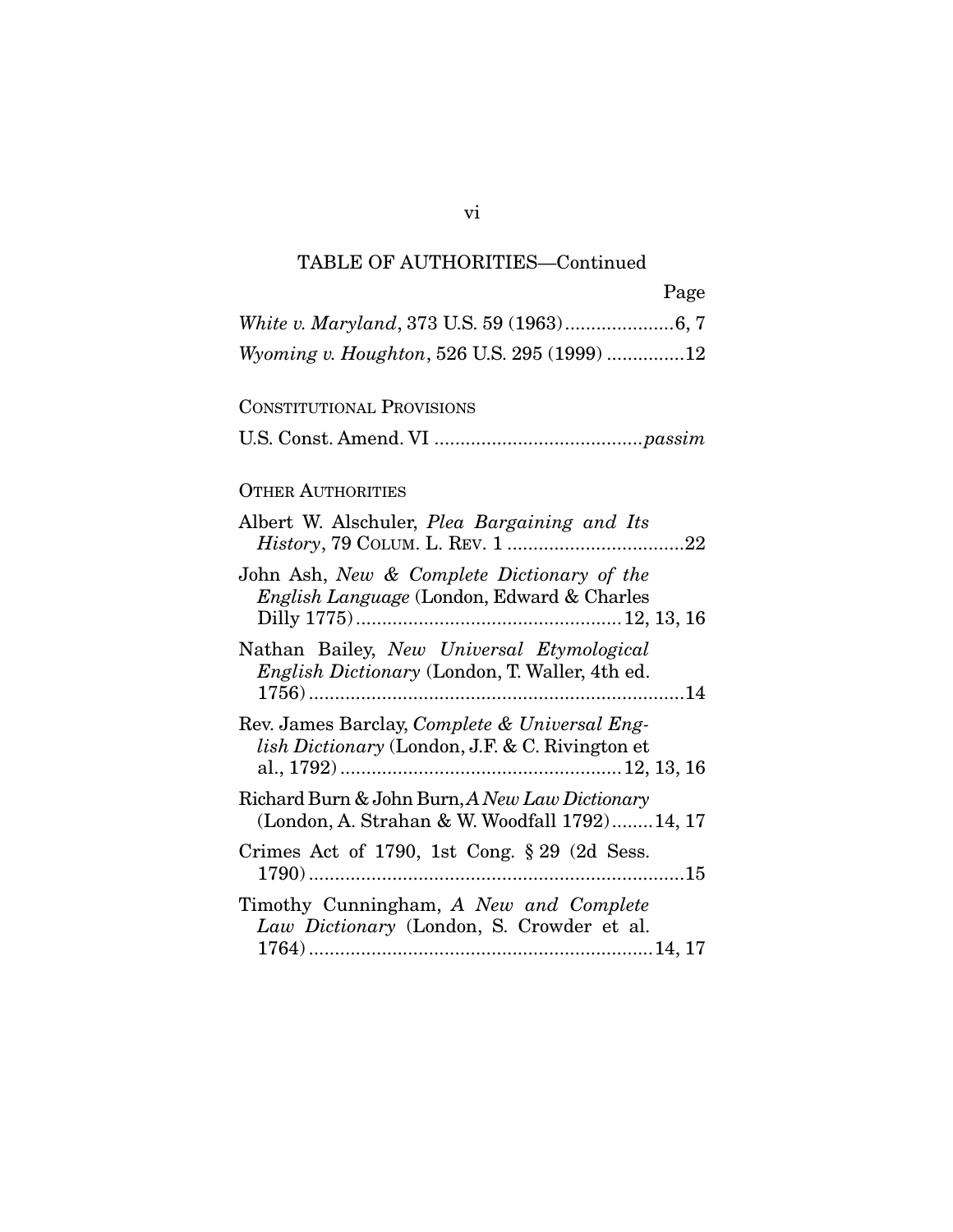#### TABLE OF AUTHORITIES—Continued

| J.A.G. Davis, A Treatise on Criminal Law, with<br>an Exposition of the Office and Authority of<br>Justices of the Peace in Virginia 110 (C. Sher- |
|---------------------------------------------------------------------------------------------------------------------------------------------------|
| Thomas Dyche & William Pardon, A New Gen-<br>eral English Dictionary (London, Toplis &                                                            |
| Giles Jacob, A New Law Dictionary (The Savoy,<br>Henry Lintot, 6th ed. 1750)  14, 17                                                              |
| Samuel Johnson, Dictionary of the English Lan-<br><i>guage</i> (London, J. F. & C. Rivington et al., 7th                                          |
| Steven J. Mulroy, The Bright Line's Dark Side:<br>Pre-Charge Attachment of the Sixth Amend-<br>ment Right to Counsel, 92 WASH. L. REV. 213        |
| William Perry, The Royal Standard English Dic-<br>tionary (Worcester, 1st Am. ed. 1788)13, 16                                                     |
| Thomas Potts A Compendious Law Dictionary                                                                                                         |

Page

Henry Lintot, 6th ed. 1750) .............................. 14, 17 Samuel Johnson, *guage* (London, ed. 1785) ............................................................ 13, 16 Steven J. Mulroy, *Pre-Charge Attachment of the Sixth Amendment Right to C* (2017) ......................................................................... 5 William Perry, *The tionary* (Worcester, 1st Am. ed. 1788) ............... 13, 16 Thomas Potts, *A Compendious Law Dictionary*  (London, T. Ostell 1803) .......................................... 14 Thomas Sheridan, *A Complete Dictionary of the English Language* (London, Charles Dilly, 3d ed. 1790) ............................................................ 13, 16 John Walker, *A Critical Pronouncing Dictionary*  (London, G.G.J. & J. Robinson, & T. Cadell, 1791) .................................................................. 13, 16

Noah Webster, *American Dictionary of the English Language* (N.Y. S. Converse 1828) ............. 13, 16

vii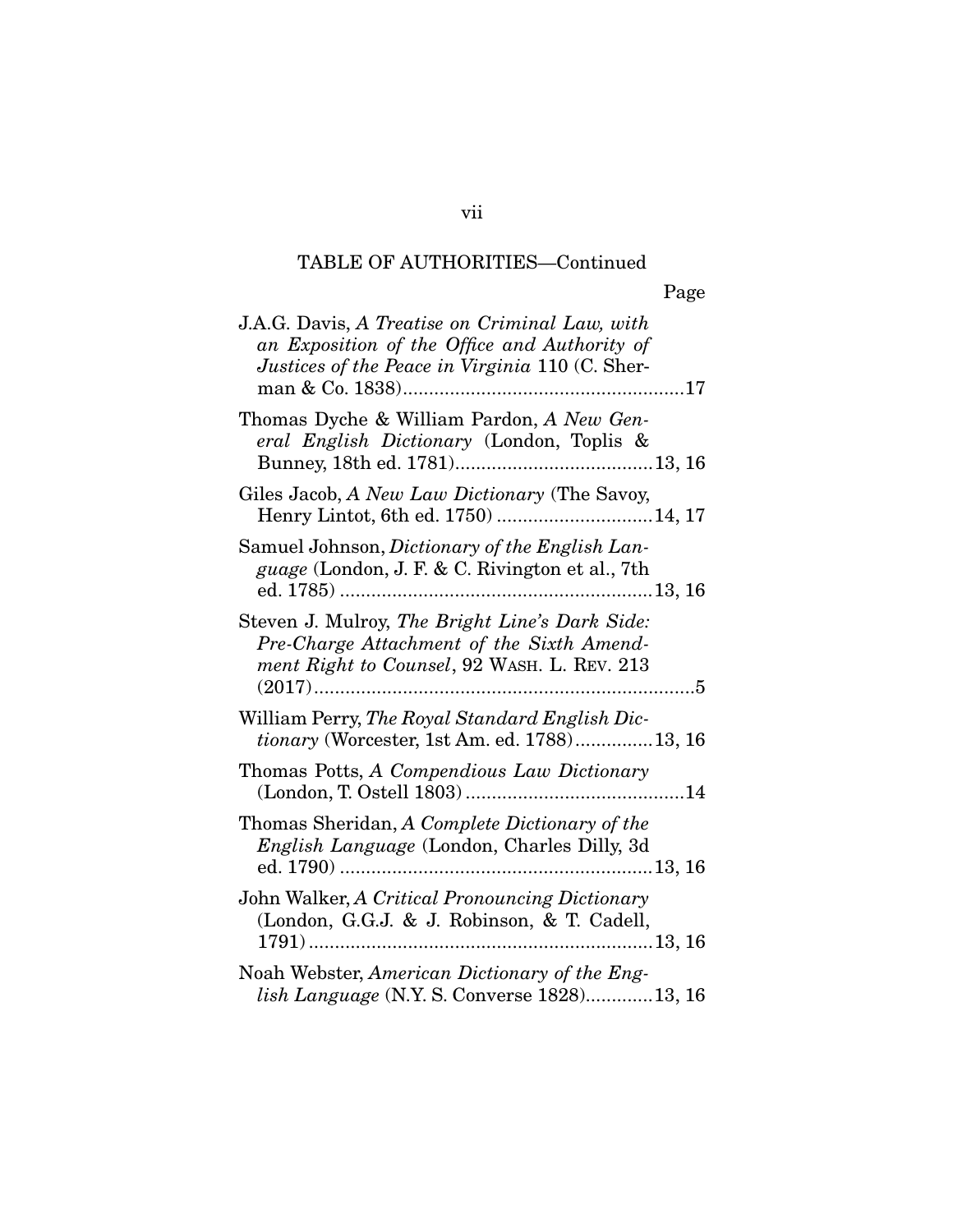## viii

## TABLE OF AUTHORITIES—Continued

Page

| Peter Westen, The Compulsory Process Clause, |
|----------------------------------------------|
|                                              |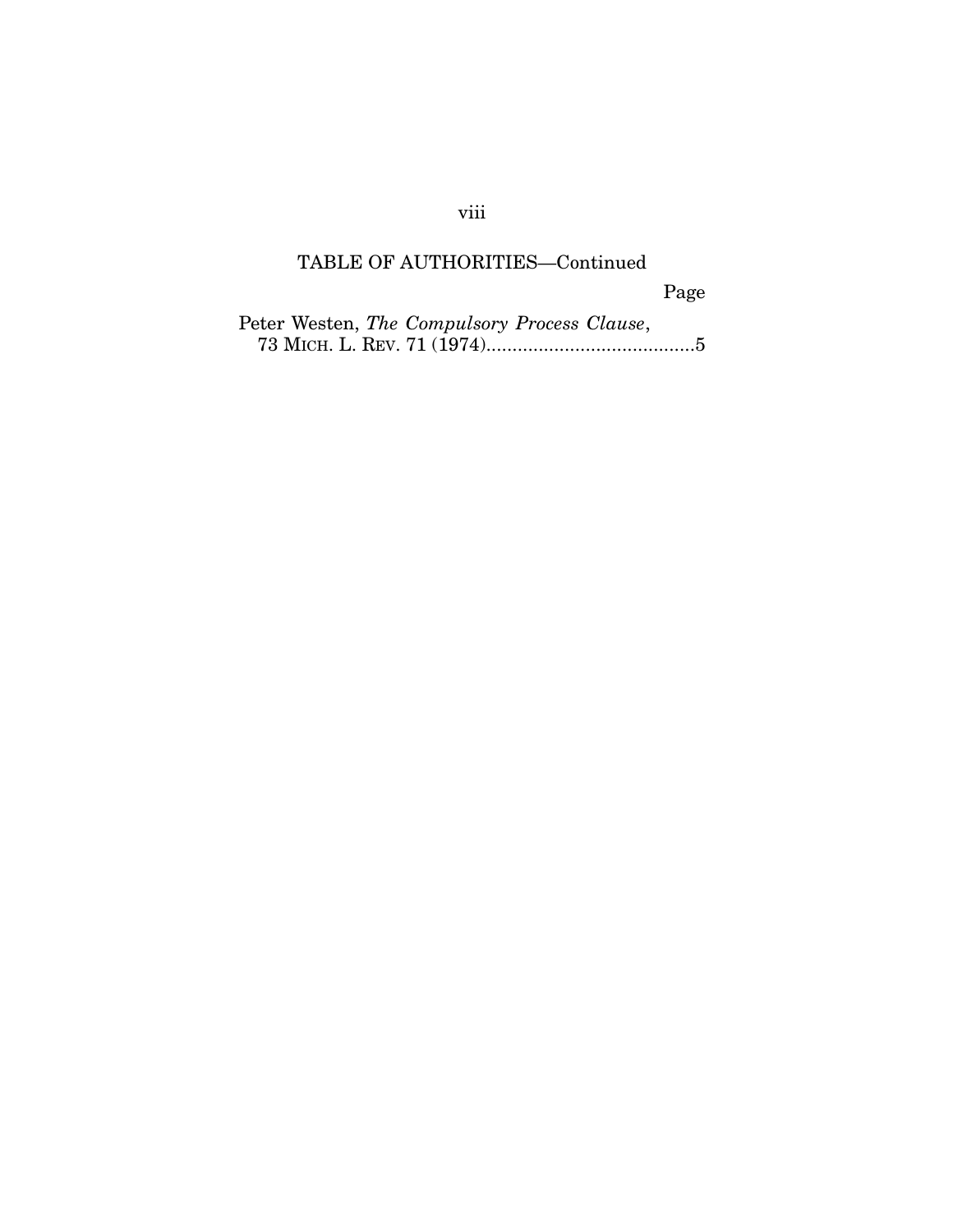#### INTEREST OF *AMICI*

 In accordance with Supreme Court Rule 37, *Amici* respectfully submit this brief in support of the Petitioner.1 The Due Process Institute is a non-profit, bipartisan, public-interest organization that works to honor, preserve, and restore principles of fairness in the criminal justice system. The Cato Institute is a nonpartisan public policy research foundation dedicated to advancing the principles of individual liberty, free markets, and limited government; Cato's Project on Criminal Justice focuses on the scope of substantive criminal liability, the proper and effective role of police in their communities, the protection of constitutional safeguards for criminal suspects and defendants, citizen participation in the criminal justice system, and accountability for law enforcement officers. The court below wrongly denied Turner his fundamental right to the assistance of counsel at a critical stage in the federal criminal prosecution against him. As such, *Amici* have a strong interest in the questions presented by the petition.

--------------------------------- ---------------------------------

<sup>&</sup>lt;sup>1</sup> Pursuant to Rule  $37.3(a)$ , all parties received timely notice of the intent to file this brief and have consented to the filing of this brief. Letters showing such consent have been filed with the Clerk of the Court. In accordance with Rule 37.6, *Amici* note that no counsel for any party authored this brief in whole or in part, and no counsel or party made a monetary contribution intended to fund the preparation or submission of this brief. No one other than *Amici* or their counsel made a monetary contribution to the preparation and submission of this brief.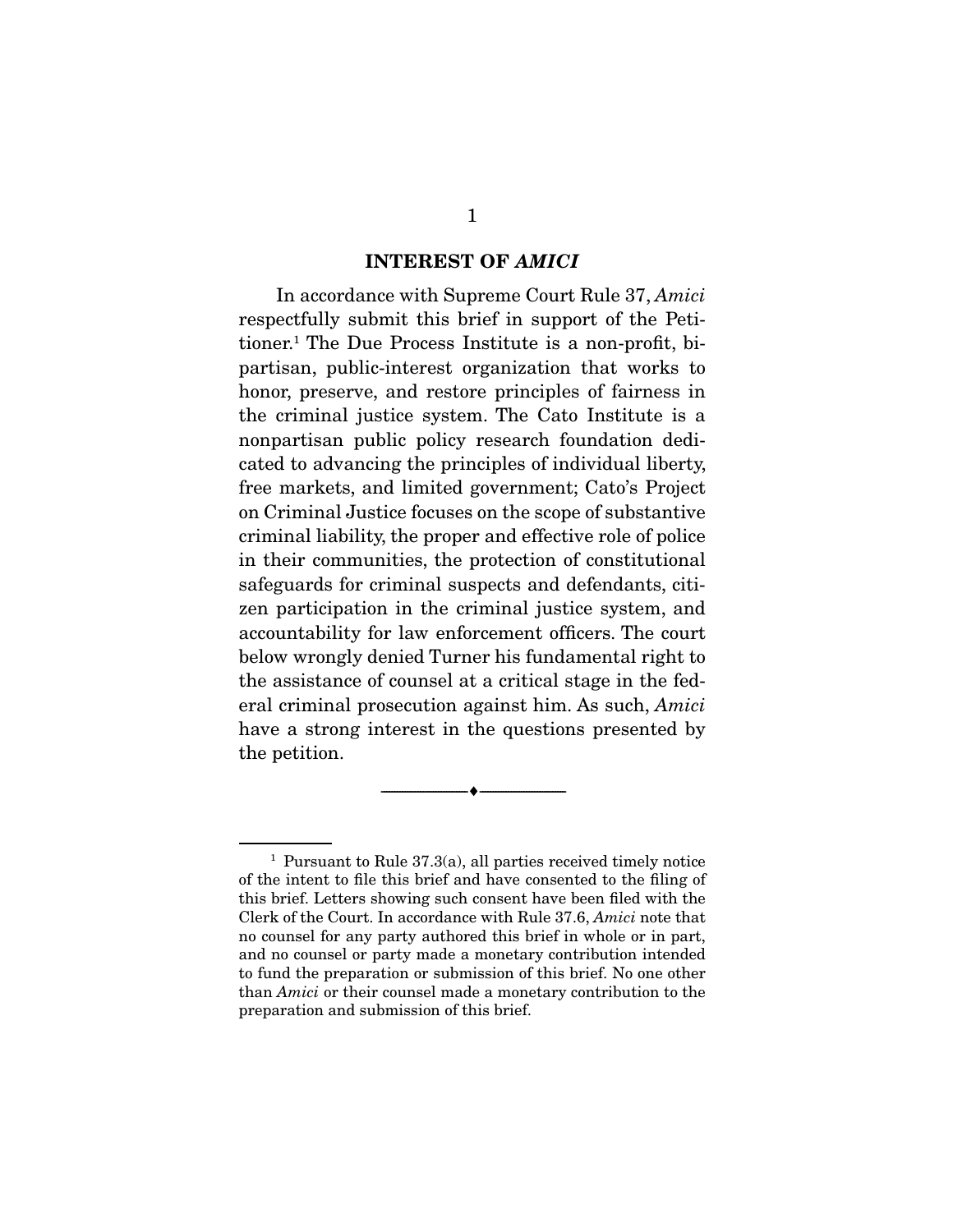#### SUMMARY OF ARGUMENT

 This Court's Sixth Amendment attachment jurisprudence has become detached from the Amendment's original meaning. The Court wrongly applies different attachment rules to different Sixth Amendment rights, even though these rights share the same textual foundation. These differing rules, moreover, are untethered from the Amendment's text and original meaning. This case presents an ideal vehicle to clarify the rule and provide much needed guidance to lower courts on this question of considerable importance.

 Founding-era sources make clear that Sixth Amendment rights attached before indictment where a prosecutor communicated an intent to prosecute a person and requested that person to either admit guilt or face an indictment. Founding-era dictionaries reveal that contemporaries understood a person to be an "accused" subject to a "prosecution" where a government official expressed an intent to prosecute and requested that the individual formally admit guilt. At the time of the Founding, the term "accuse" was defined broadly and was not limited to the specific act of indicting. Accordingly, the Framers would have understood that an "accused" would have included anyone who had been blamed by or informed of a government official's intent to file formal criminal charges against them. The Founding-era understanding of "prosecution" referred to the general pursuit of a task or goal, including the initial steps involved in pursuing a criminal case against a person. As a prosecutor's pursuit of formal charges naturally begins prior to filing an indictment,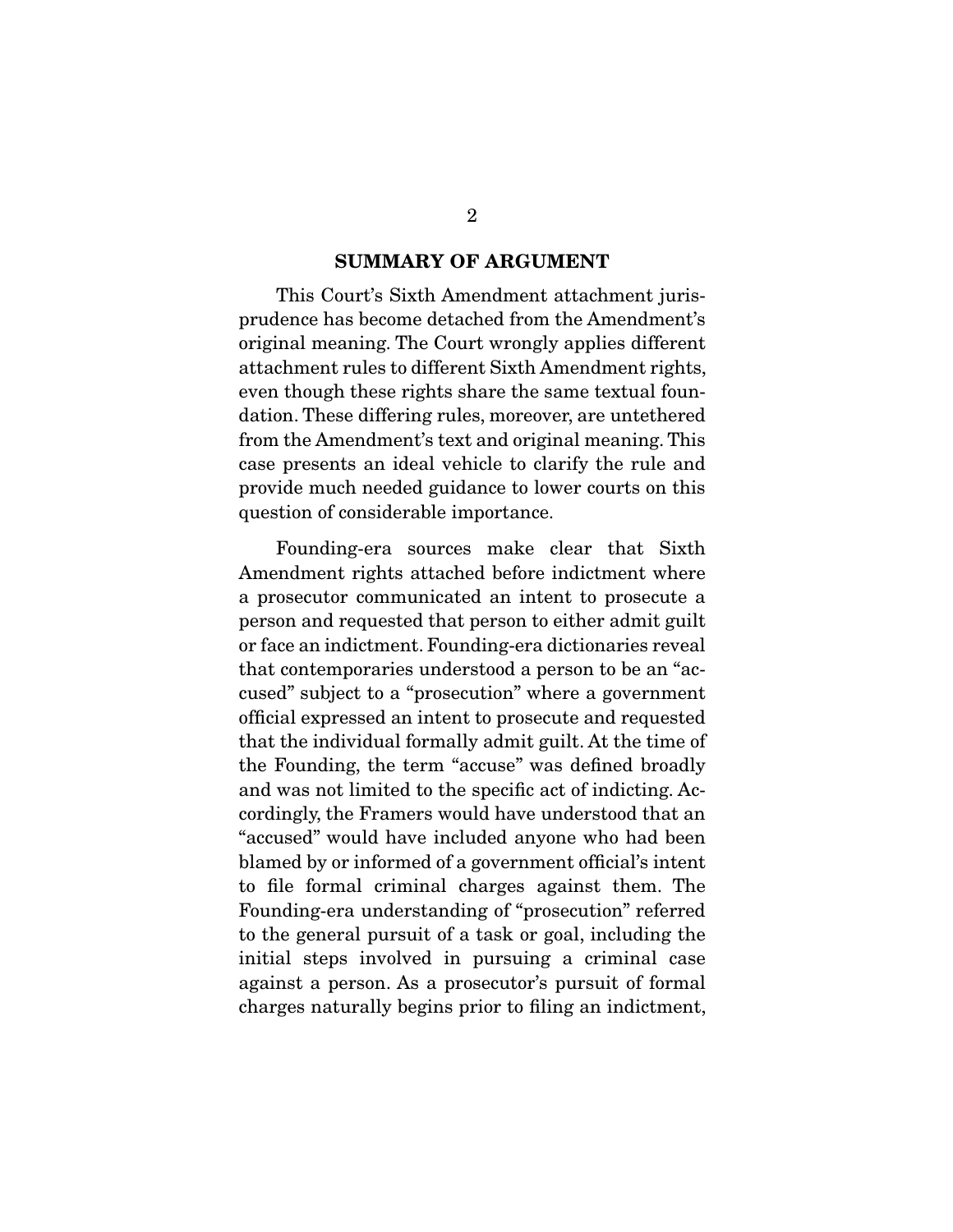Framing-era citizens would have understood the term "prosecution" to include a prosecutor's pre-indictment acts in pursuit of charging and convicting an accused.

 Framing-era jurists likewise understood a person to be an "accused" subject to a "prosecution"—for Sixth Amendment purposes—where a government official expressed an intent to prosecute and requested that the individual admit guilt. Principally, in *United States v. Burr*, Chief Justice Marshall addressed this very question. 25 F. Cas. 30, 32 (C.C. Va. 1807). The Court held that the defendant's Sixth Amendment rights attached immediately, *prior to indictment*, where a government official, General James Wilkinson, had drafted a letter to President Thomas Jefferson accusing Burr of treason. *Id.* at 30. Throughout the opinion, Chief Justice Marshall refers to Burr as "the accused," despite the fact that he had yet to be indicted. *Id.*

 Applying the Sixth Amendment's original meaning here, Turner's right to counsel plainly attached at the moment the federal prosecutor stated his intent to prosecute Turner as part of a demand that Turner plead guilty. By expressing an intent to indict Turner and requesting that he enter a guilty plea, the prosecutor unequivocally accused Turner of a federal crime, a critical step in the pursuit of federal charges against him. The Court should thus grant the writ of certiorari and restore the original understanding of when the Sixth Amendment right to counsel is triggered.

--------------------------------- ---------------------------------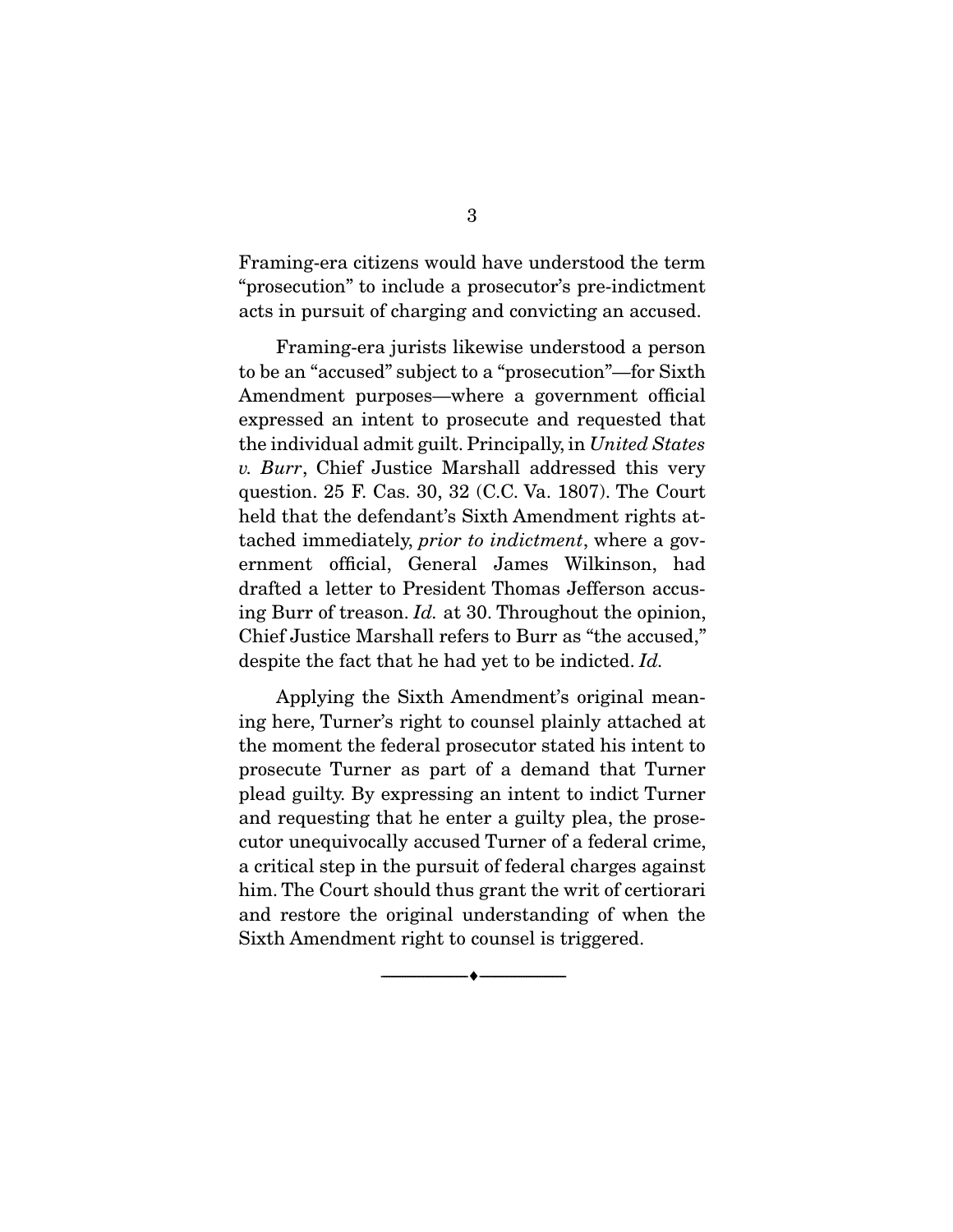#### REASONS FOR GRANTING THE WRIT

## I. This Court's Sixth Amendment attachment jurisprudence is untethered from the Amendment's original meaning.

 The Sixth Amendment enumerates several rights to criminal defendants—among them the right to assistance of counsel, the right to compulsory process of witnesses, and the right to be informed of the allegations against them. Despite sharing the same textual foundation, this Court has wrongly applied different attachment rules to each of these enumerated rights, and has done so in a manner untethered from the Amendment's text and original meaning. The Court should grant the writ in this case because this case presents an ideal vehicle to clarify its attachment jurisprudence and restore the Amendment to its original meaning.

## A. The Supreme Court's Sixth Amendment jurisprudence applies different attachment rules to different rights despite a shared textual foundation.

 Under the Court's current Sixth Amendment attachment framework, certain rights attach earlier than others even though all Sixth Amendment rights apply to the "accused" in all "criminal prosecutions." For example, the right to a speedy trial may attach preindictment in the case of a defendant's arrest. *See United States v. Marion*, 404 U.S. 307, 321 (1971) (holding that "it is either a formal indictment or information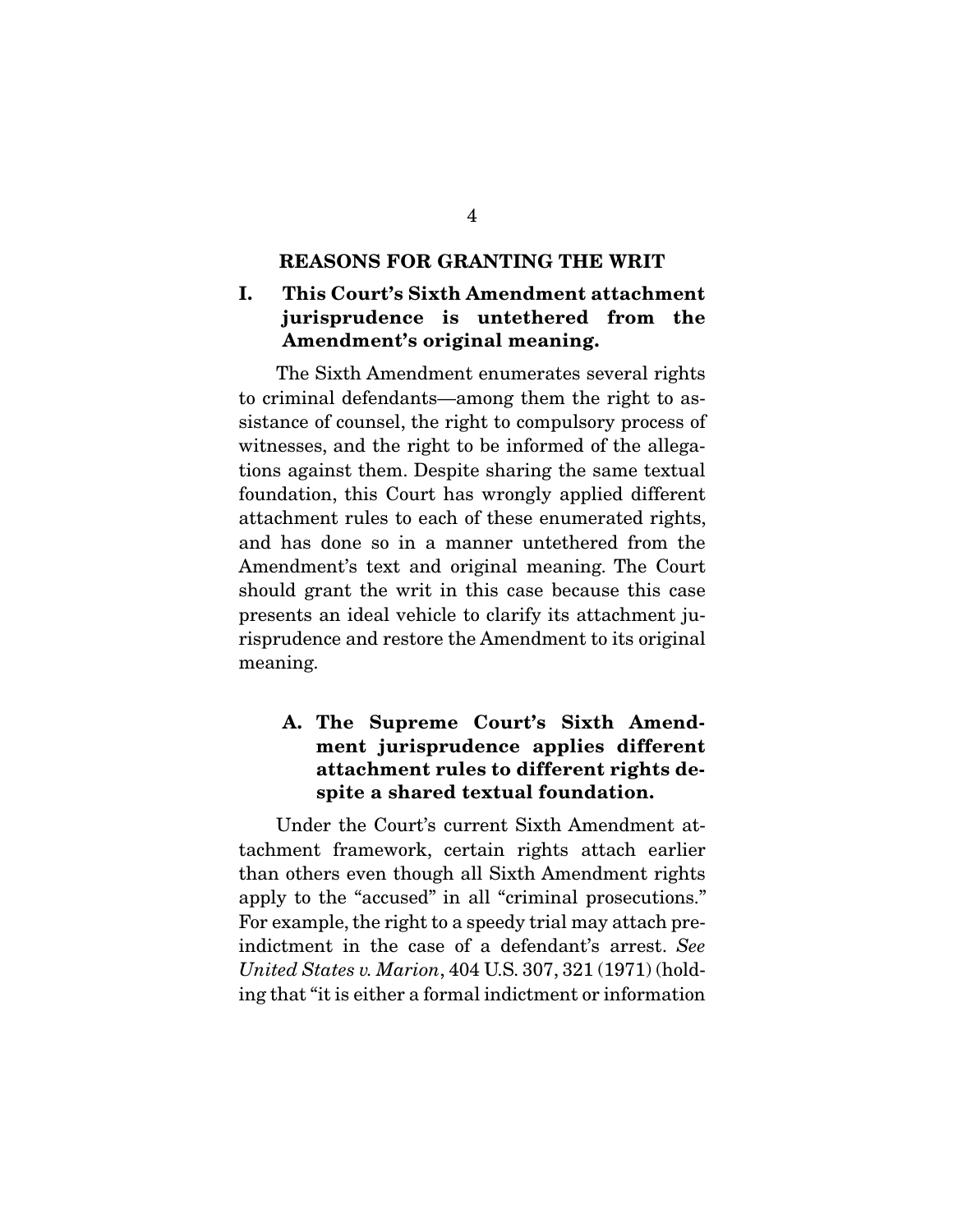or else the actual restraints imposed by arrest . . . that engage the particular protections of the speedy trial provision of the Sixth Amendment"). Similarly, the right to compulsory process may also attach pre-indictment and pre-arrest, once a defendant has an interest in preparing his defense. *See*, *e.g.*, *Burr*, 25 F. Cas. at 33 (compulsory process); *see also Pennsylvania v. Ritchie*, 480 U.S. 39, 55 (1987) (citing *Burr* favorably); Peter Westen, *The Compulsory Process Clause*, 73 MICH. L. REV. 71, 104–08 (1974) (discussing importance of *Burr* opinion in Sixth Amendment interpretation); Steven J. Mulroy, *The Bright Line's Dark Side: Pre-Charge Attachment of the Sixth Amendment Right to Counsel*, 92 WASH. L. REV. 213, 222-26 (2017) (discussing this Court's precedent allowing for pre-charge attachment of right to counsel). There is no principled basis why the same attachment rule should not apply to the right to counsel.

 The current Sixth Amendment attachment rule, moreover, creates unprincipled inconsistencies with respect to what qualifies as a critical stage at which a defendant has a right to advice of counsel. The Court has explained that whether an event constitutes a "critical stage" of the criminal prosecution depends on whether the stage is a "trial-like confrontation." *See United States v. Ash*, 413 U.S. 300, 309-12 (1973). Applying this principle, the Court has recognized that plea negotiations, interrogations, and lineups qualify as critical stages. *See*, *e.g.*, *Missouri v. Frye*, 566 U.S. 134, 140 (2012) (applying Sixth Amendment right to counsel to plea negotiations); *Lafler v. Cooper*, 566 U.S.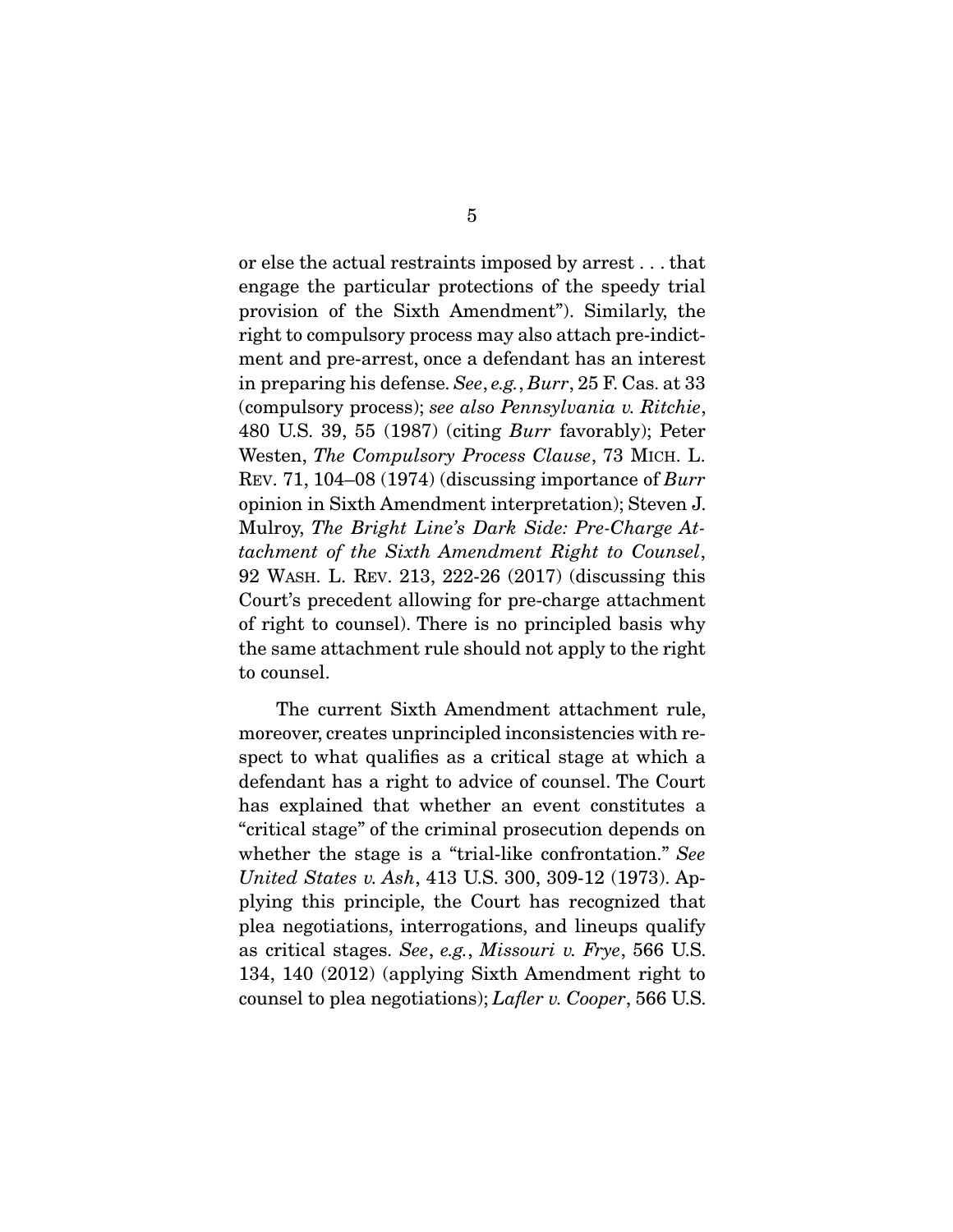156, 162 (2012) (same); *United States v. Wade*, 388 U.S. 218, 236-37 (1967) (applying right to counsel to pretrial lineups); *Massiah v. United States*, 377 U.S. 201, 205-06 (1964) (applying right to counsel to pre-trial interrogations); *White v. Maryland*, 373 U.S. 59 (1963) (applying right to counsel to entry of plea); *Hamilton v. Alabama*, 368 U.S. 52 (1961) (same). In *White* and *Hamilton*, the Court concluded that the right must attach before the plea stage so that the lawyer could advise the accused on available defenses in order to allow him to intelligently decide whether to plead guilty. *White*, 373 U.S. at 60; *Hamilton*, 368 U.S. at 54-55; *accord Ash*, 413 U.S. at 312.

 However, under the current attachment rule, defendants subjected to these same government actions *before* indictment may be denied the right to counsel that would apply to them after indictment. *See*, *e.g., Moran v. Burbine*, 475 U.S. 412, 431-32 (1986) (holding that the right to counsel does not apply to *pre-indictment* interrogations); *Kirby v. Illinois*, 406 U.S. 682 (1972) (holding that the right to counsel does not apply to *pre-indictment* lineup). There is no principled reason why making the decision whether to plead, post-indictment, is more of a "trial-like confrontation" than the same stage, pre-indictment. That is especially true where, as here, the prosecutor has already expressed an intent to indict if the plea offer was rejected.

 The Sixth Circuit's application of the Court's right-to-counsel attachment rule demonstrates its logical absurdity. The Sixth Circuit claimed that the question whether a stage is "critical" "must be kept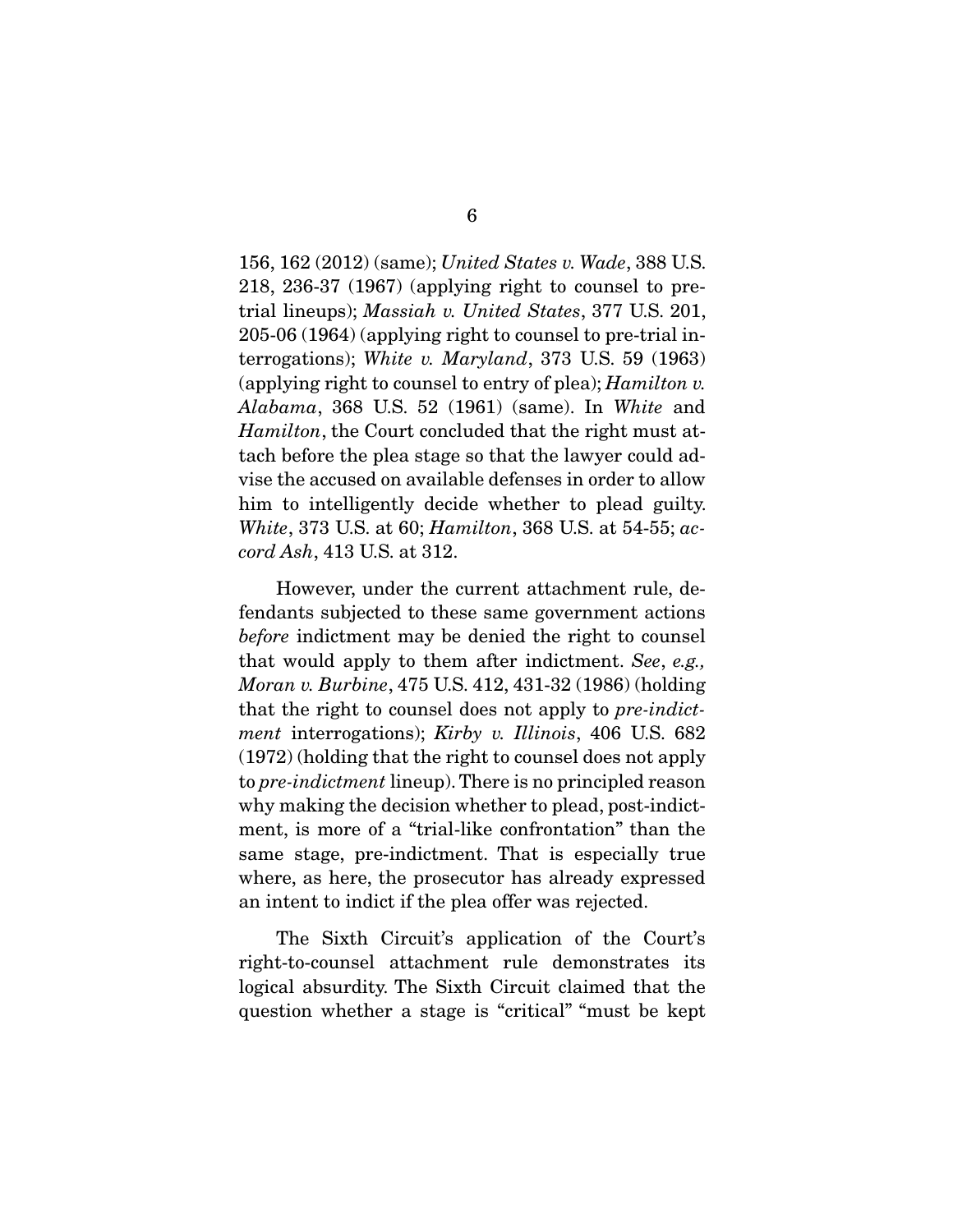'distinct' " from whether the right has yet attached even though these questions are inextricably related. *See*, *e.g.*, *United States v. Gouveia*, 467 U.S. 180, 189 (1984) (explaining that the timing of attachment is closely tied to whether the accused has reached a critical stage of the proceedings). If a stage qualifies as a *critical* part of a "criminal prosecution," that must inform whether the right should attach, as the rationales in *White* and *Hamilton* make clear. The Sixth Circuit's opinion, however, makes no effort to grapple with, let alone resolve, the unprincipled inconsistencies resulting from this jurisprudence.

### B. The Court's current attachment rules are untethered from the Sixth Amendment's text and original meaning.

 The Sixth Amendment rights apply to all who are "accused" in a "criminal prosecution[.]" Specifically, it provides that "[i]n all *criminal prosecutions*, the *accused shall enjoy the right* to a speedy and public trial, by an impartial jury of the State and district wherein the crime shall have been committed, which district shall have been previously ascertained by law, and to be informed of the nature and cause of the accusation; to be confronted with the witnesses against him; to have compulsory process for obtaining witnesses in his favor, and *to have the Assistance of Counsel for his defence*" (emphasis added). The attachment rules accordingly must find their anchor in these two key terms: "accused" and "criminal prosecution."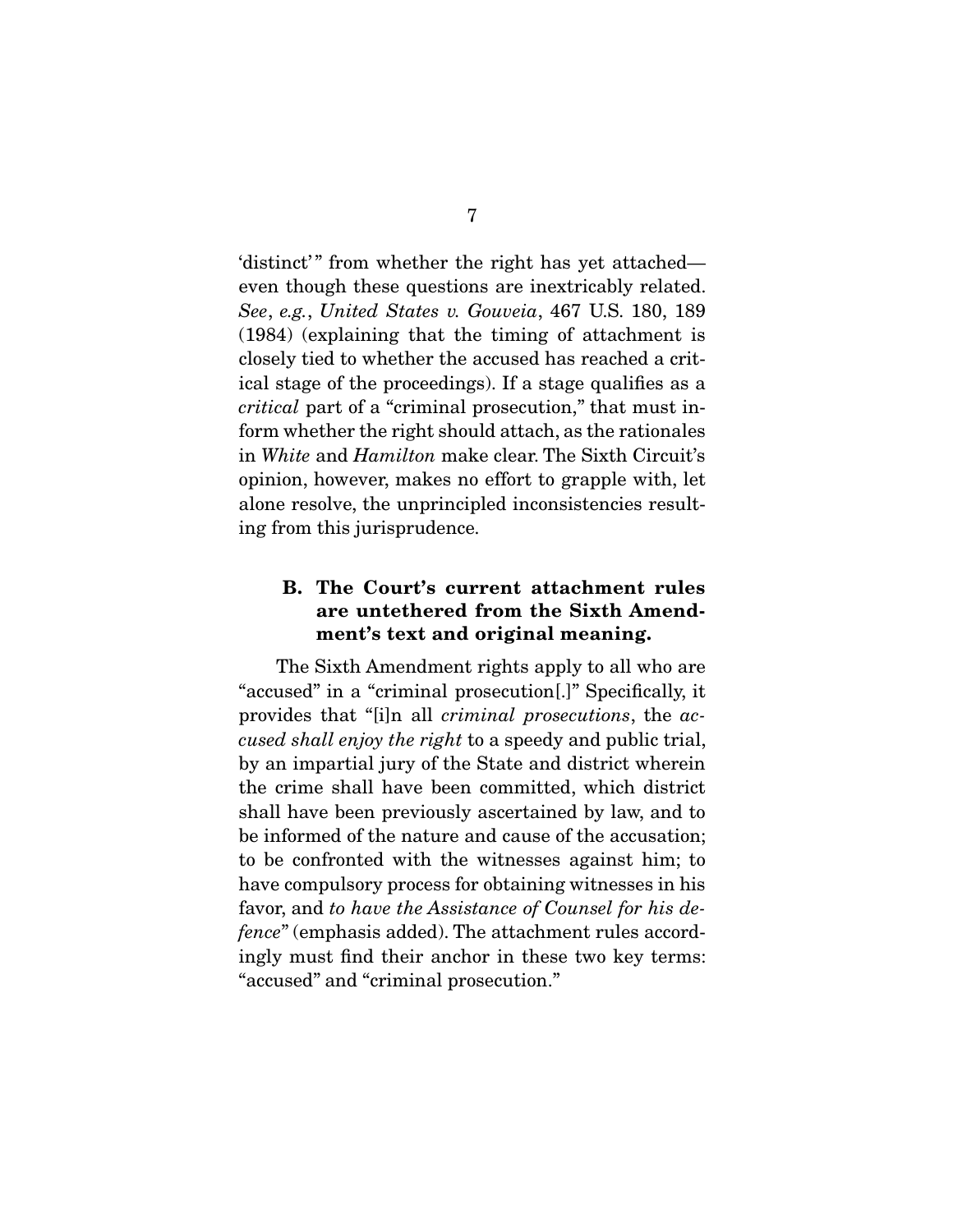As a matter of basic sentence construction, the Court should assume that a word or phrase such as the "accused" or "criminal prosecution" means the same thing *in the same sentence* to all subordinate clauses of that sentence. *Cf. Texas v. Cobb*, 532 U.S. 162, 173 (2001) (holding that there is "no constitutional difference" between the meaning of the same term ("offense") in the Fifth and Sixth Amendments). The Court's Sixth Amendment attachment jurisprudence, however, treats the terms "accused" and "criminal prosecution" as if they mean *one thing* with respect to the right to be informed but *something else* with respect to the right to counsel. Such a result has no basis in the Amendment's text, particularly because each of these terms only appears *once* in the Amendment, and thus can only have *one* meaning.

## C. This case presents an opportunity to clarify the rule and provide much needed guidance to lower courts on a question of considerable importance.

 The Court's right-to-counsel attachment rule is also unmoored from the Sixth Amendment's original meaning. *See Kirby v. Illinois*, 406 U.S. 682 (1972) (plurality) (no consideration of original meaning in announcing attachment rule); *see also Gouveia*, 467 U.S. at 188-89 (affirming the rule announced in *Kirby* with no originalist analysis). The Court's journey away from the Sixth Amendment's original meaning has resulted in logically flawed tests like the one applied by the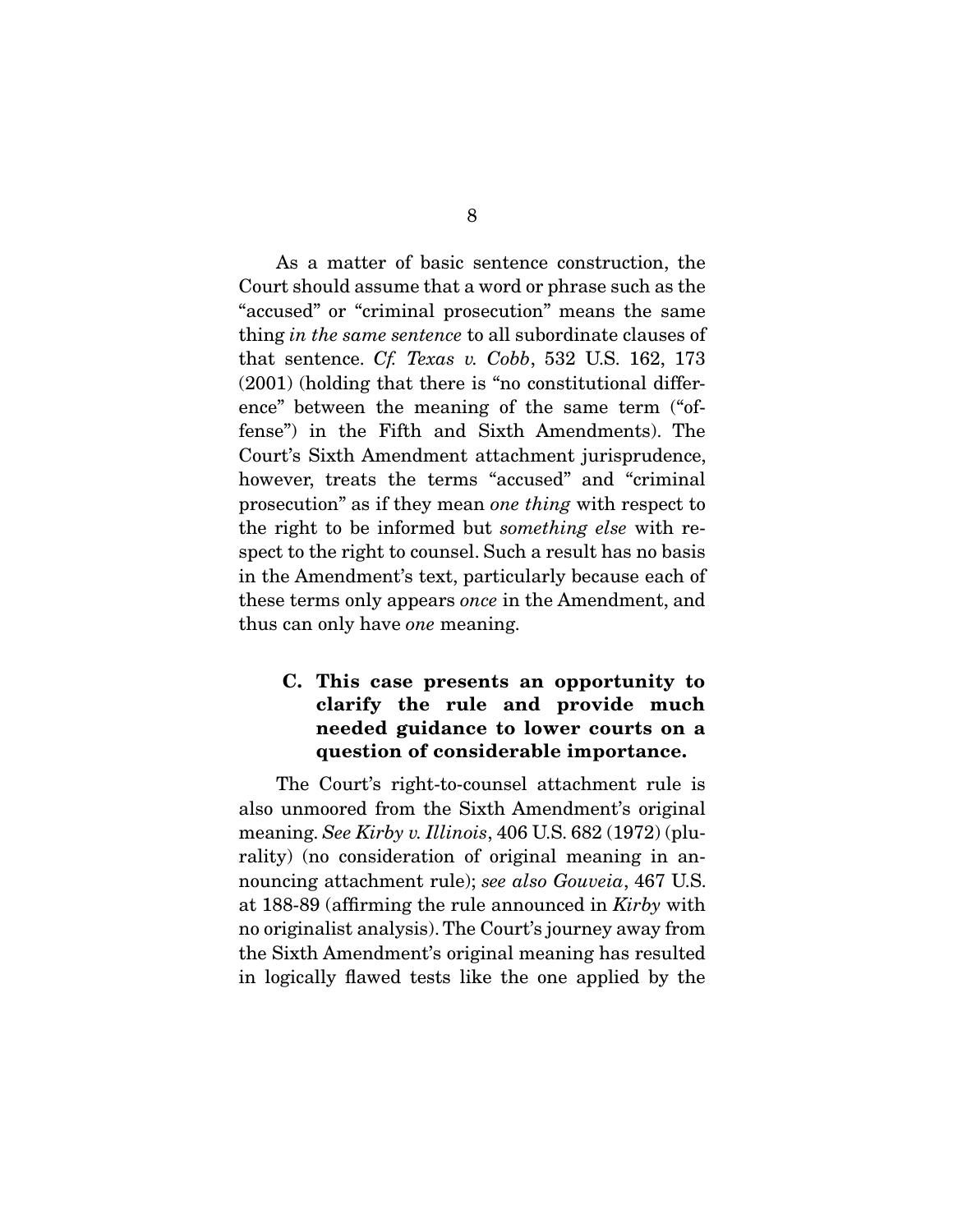lower courts. This case presents an opportunity to restore the Court's attachment jurisprudence and restore logical consistency in the protection of individual liberties.

 The Court has never addressed the question squarely presented here. It has never answered whether a prosecutor's presentment of a pre-indictment plea offer constitutes the initiation of a "criminal prosecution" where the prosecutor *has expressed an intent to indict* and a *parallel prosecution* for the same conduct is *already underway*.

 The existing jurisprudence, moreover, makes no answer to this question inevitable. As Judge Bush stated in his concurrence *dubitante*, "the Court's precedents do not expressly state that *only* a 'formal charge, preliminary hearing, indictment, information, or arraignment' may trigger the attachment of the right to counsel.... This leaves open the possibility that the prosecutor's presentment of the plea offer was itself an 'initiation of criminal proceedings.'" United *States v. Turner*, 885 F.3d 949, 956 n. 1 (6th Cir. 2018) (Bush, J., concurring *dubitante*). The Court should take this opportunity to provide much needed guidance on this important issue.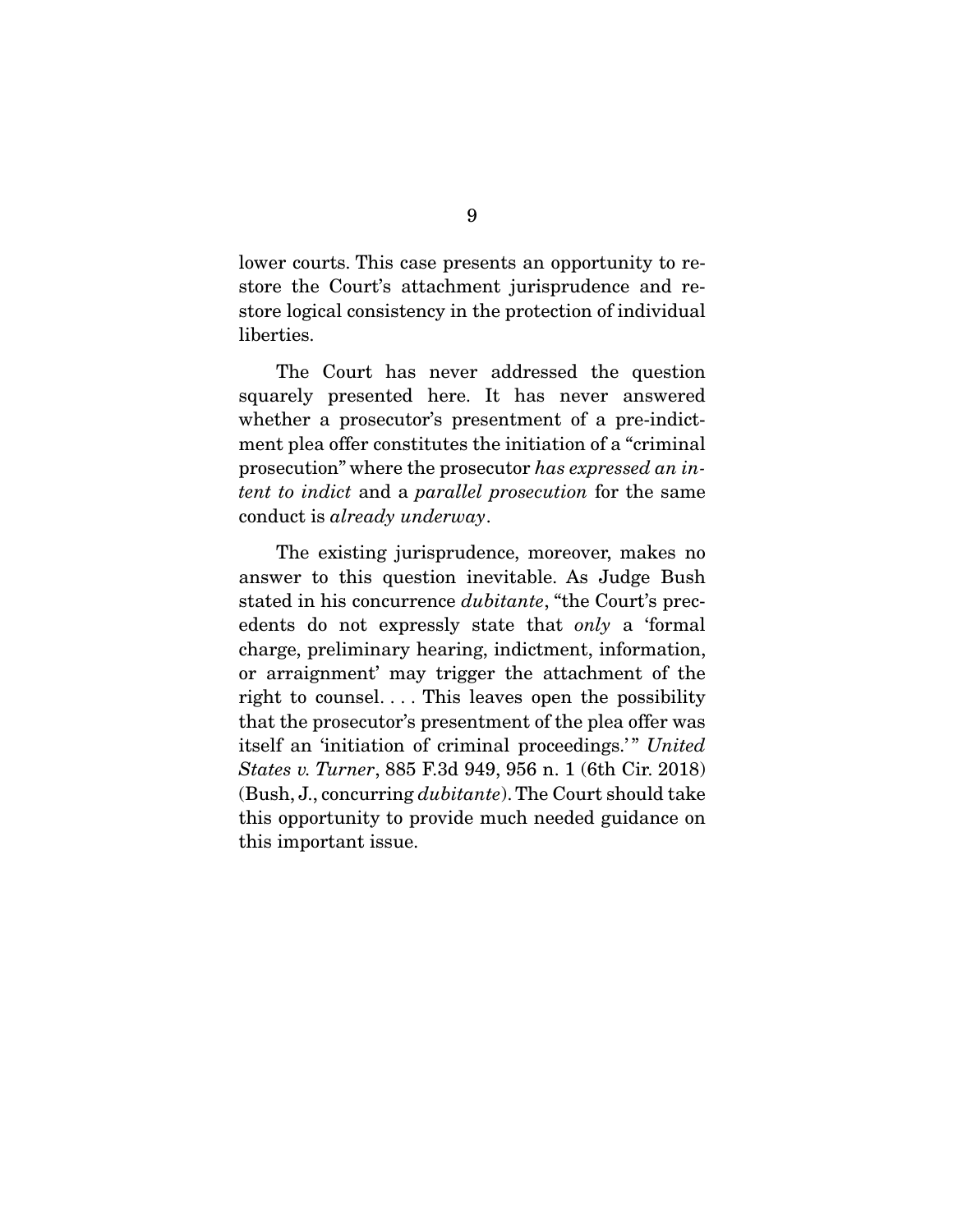## II. The Framers intended Sixth Amendment rights to attach pre-indictment if the prosecutor communicated an intent to prosecute a person and requested that person to admit guilt or face indictment.

 Founding-era sources provide critical insight into the original meaning of the Sixth Amendment and its key terms. Founding-era dictionaries reveal that contemporaries understood a person to be an "accused" subject to a "prosecution" where a government official had expressed an intent to prosecute and requested that the individual formally admit guilt. Framing-era jurists likewise understood a person to be an "accused" subject to a "prosecution" where a government official expressed an intent to prosecute and requested that the individual admit guilt. Applying this original understanding to Turner's case, Founding-era citizens would have understood the Sixth Amendment right to counsel to apply to Turner because the prosecutor had expressed an intent to institute criminal proceedings and requested that Turner enter a guilty plea.

 The following review of Founding-era sources elucidates the meaning of "accused" and "criminal prosecution" in the Sixth Amendment, terms which are critical in understanding when the enumerated Sixth Amendment rights were intended to attach. The Court regularly consults Founding-era dictionaries, early decisions of the federal judiciary, and other historical documents in determining the Constitution's original meaning. *See*, *e.g.*, *Ariz. State Legislature v. Ariz. Indep. Redistricting Comm'n*, 135 S. Ct. 2652, 2671-72 (2015)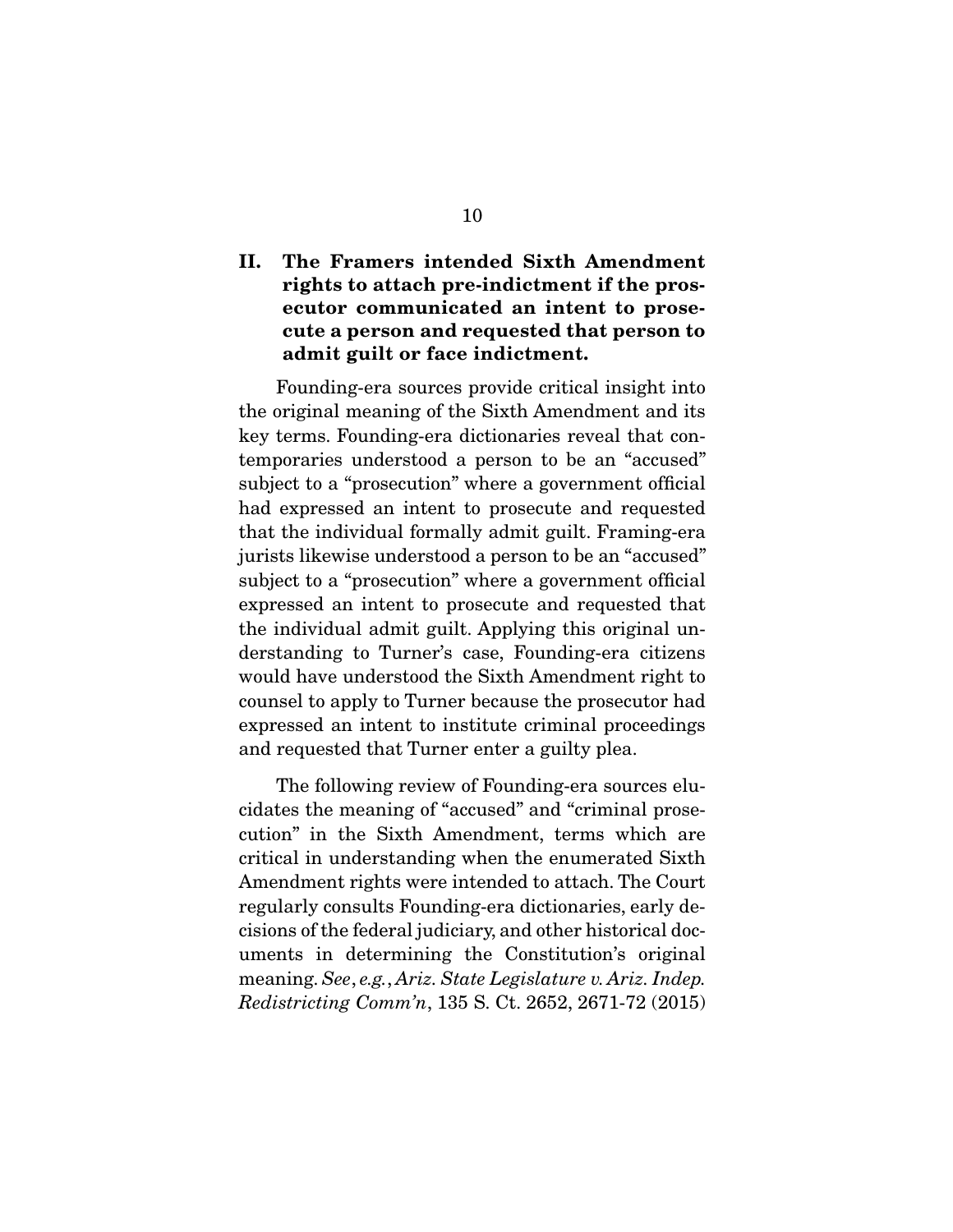(using Founding-era dictionary definitions to interpret "legislature" as used in the Elections Clause); *D.C. v. Heller*, 554 U.S. 570, 604-14 (2008) (looking to post-ratification commentary on the Second Amendment); *Marsh v. Chambers*, 463 U.S. 783, 787-91 (1983) (noting "historical evidence sheds light not only on what the draftsmen intended the Establishment Clause to mean, but also how they thought that Clause applied . . . "); *see also Sveen v. Melin*, 138 S. Ct. 1815, 1826-28 (2018) (Gorsuch, J., dissenting) (discussing original public meaning of the Contracts Clause). Indeed, *"*[f ]aithful adherence to the Constitution . . . *requires* us to examine [its] terms as they were commonly understood when the text was adopted and ratified[.]" *Turner*, 885 F.3d at 955 (Bush, J., concurring *dubitante*) (emphasis added).

 Where the Court is asked to apply an amendment to a modern context not present or foreseeable at the time of the Framing, as here, the Court asks how Founding-era contemporaries understood the right to operate in the contexts that then existed. It then applies that understanding by analogy to the present-day context. *See*, *e.g.*, *Carpenter v. United States*, 138 S. Ct. 2206, 2223 (2018) (holding that the government must obtain a warrant to access historical cellphone records to avoid "encroachment of the sort the Framers, 'after consulting the lessons of history,' drafted the Fourth Amendment to prevent"); *United States v. Jones*, 565 U.S. 400, 411 (2012) (applying "an 18th-century guarantee against unreasonable searches" to the government's use of GPS monitoring to track a criminal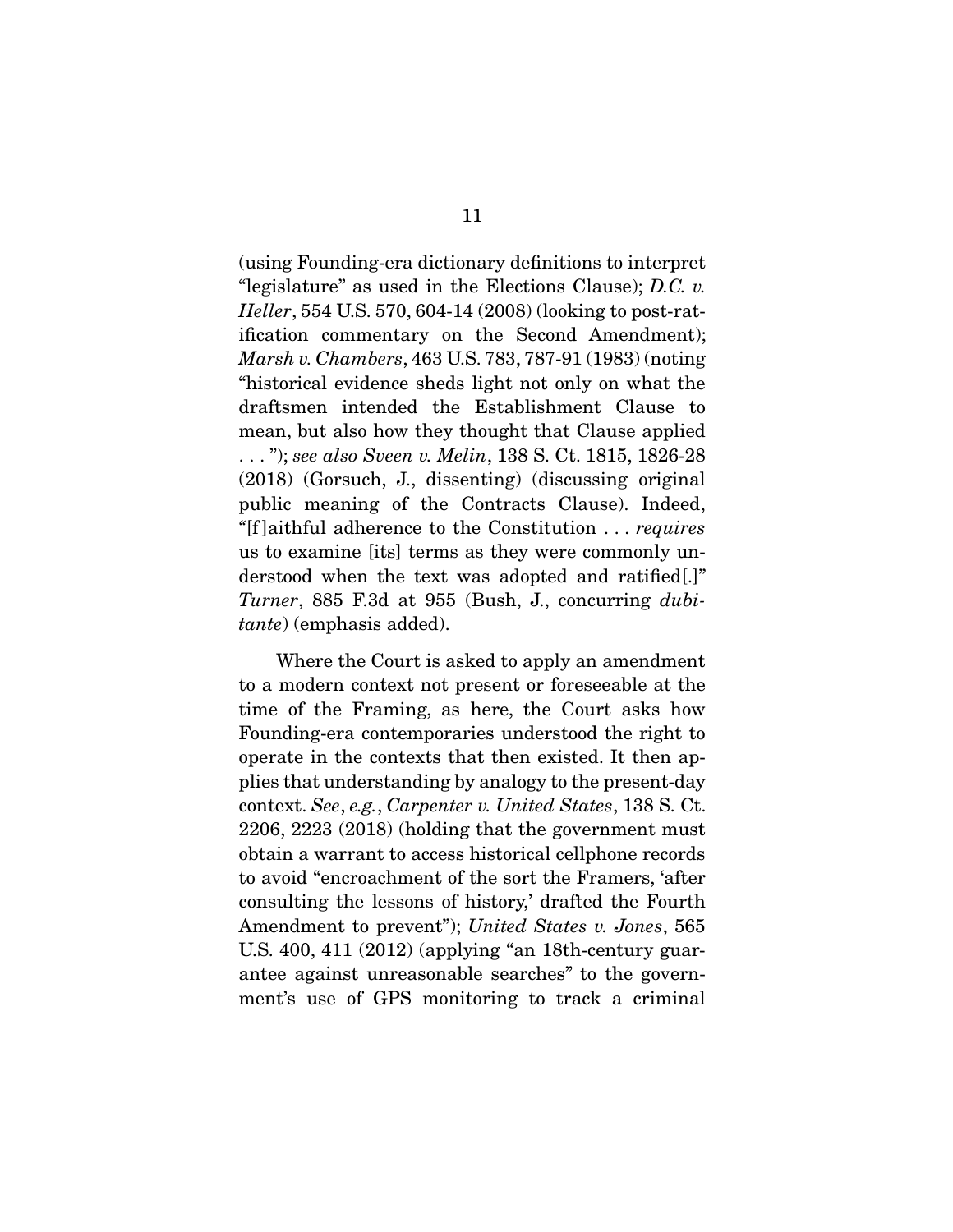suspect); *Kyllo v. United States*, 533 U.S. 27, 40 (2001) (applying same to thermal imaging searches); *Wyoming v. Houghton*, 526 U.S. 295, 300 (1999) (analyzing "the historical evidence to show that the Framers would have regarded as reasonable (if there was probable cause) the warrantless search of containers *within* an automobile"); *accord Turner*, 885 F.3d at 958 (Bush, J., concurring *dubitante*).

## A. Founding-era sources reveal that the Framers understood a person to be an "accused" subject to a "prosecution" when a government official had expressed an intent to prosecute and requested that the individual admit guilt.

 Beginning with Founding-era dictionaries, the definitions of "accuse" were broad in scope and would easily include a government official's act of announcing an intent to prosecute and requesting that the individual admit guilt. Specifically, the definitions of "accuse" in these dictionaries generally encompassed acts of placing blame on, censuring, imputing wrongful conduct to, *or* expressing an intent to institute a criminal action against an individual. Of the nine prevailing non-legal English dictionaries of the Framing era, eight define "accuse" as to "blame," "censure," "declare to have committed a crime," or "to charge with a crime."<sup>2</sup> Notably,

<sup>2</sup> *See* John Ash, *New & Complete Dictionary of the English Language* (London, Edward & Charles Dilly 1775) ("To charge, to impeach, to censure."); Rev. James Barclay, *Complete & Universal English Dictionary* (London, J.F. & C. Rivington et al., 1792)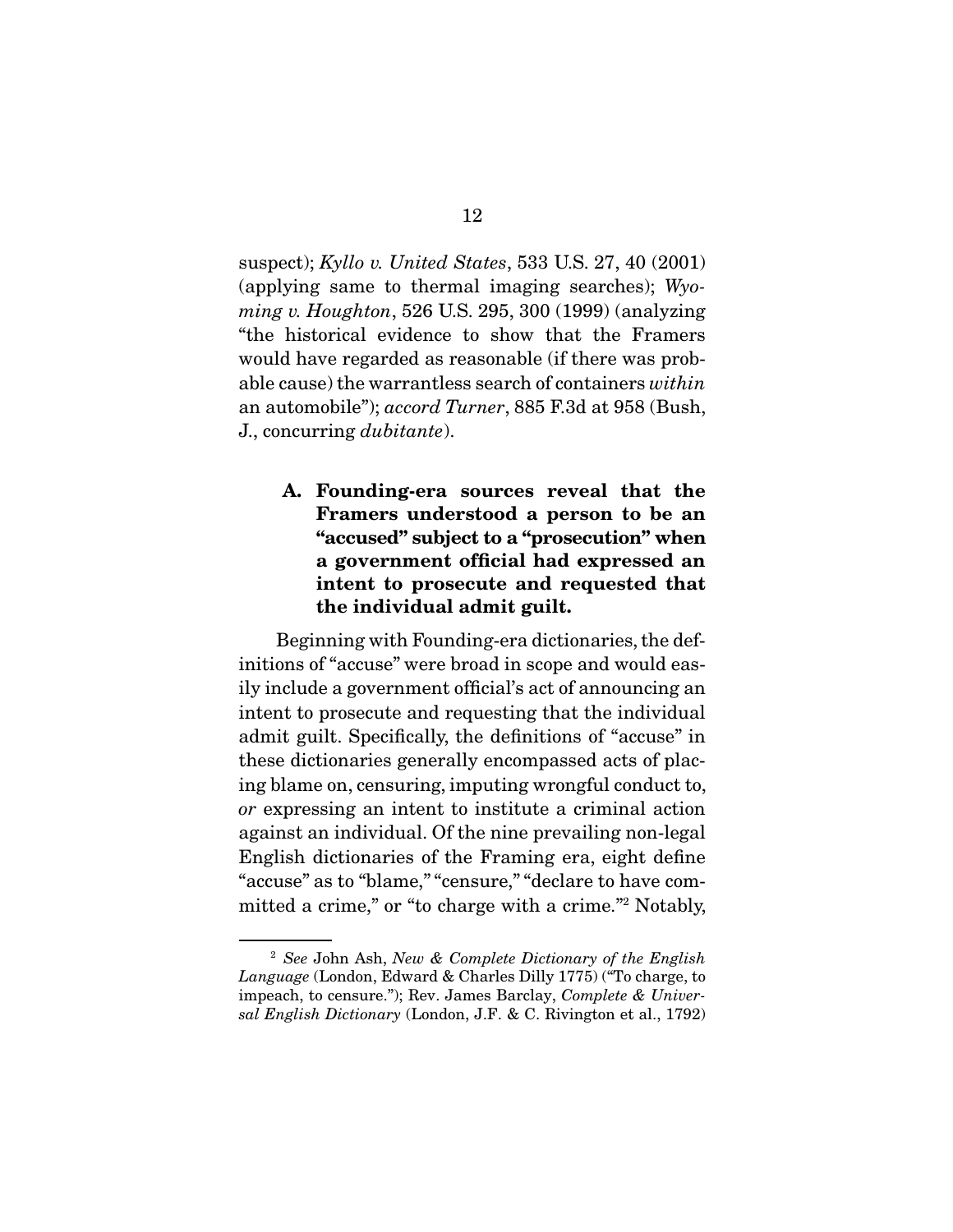the term "to charge" is further defined by these same dictionaries as "to impute" an action to a person or to "censure" someone.3 The ninth does not define "accuse" but rather "accusation," and describes it as "*intending a criminal action* against any one, either in one's own

<sup>(&</sup>quot;To charge with a crime; to inform against, indict, or impeach; *to censure*."); Thomas Dyche & William Pardon, *A New General English Dictionary* (London, Toplis & Bunney, 18th ed. 1781) ("To indict, impeach, charge with a fault."); Samuel Johnson, *A Dictionary of the English Language* (London, J. F. & C. Rivington et al., 7th ed. 1785) ("To charge with a crime; To blame or censure."); William Perry, *The Royal Standard English Dictionary* (Worcester, 1st Am. ed. 1788) ("to impeach, blame or censure"); Thomas Sheridan, *A Complete Dictionary of the English Language* (London, Charles Dilly, 3d ed. 1790) ("To charge with a crime; to blame or censure."); John Walker, *A Critical Pronouncing Dictionary*  (London, G.G.J. & J. Robinson, & T. Cadell, 1791) ("To charge with a crime; to blame or censure."); Noah Webster, *American Dictionary of the English Language* (N.Y. S. Converse 1828) ("*To charge with*, or *declare to have committed a crime*, either by plaint, or complaint, information, indictment, or impeachment; to charge with an offense against the laws, judicially or by a public process"); *accord Turner*, 885 F.3d at 958 n. 5 (Bush, J., concurring *dubitante*).

<sup>3</sup> *See* Ash, *supra* n. 1 ("to impute, to put to any one's account"); Barclay, *supra* n. 1 ("to impute or ascribe"); Dyche & Pardon, *supra* n. 1 ("to accuse a person with something"); Johnson, *supra* n. 1, *available at* https://books.google.com/books?id=j-UIAAAAQAAJ&q= charge#v=snippet&q=charge ("[t]o impute as a crime" "[t]o accuse; to censure"); Perry, *supra* n. 1 ("to accuse; . . . [to] impute"); Sheridan, *supra* n. 1 ("to accuse, to censure"); Walker, *supra* n. 1 ("to impute . . . to accuse, to censure"); Webster, *supra* n. 1 ("[t]o load or lay on in words, something wrong, reproachful or criminal; to impute to"); *accord Turner*, 885 F.3d at 958 n. 5 (Bush, J., concurring *dubitante*).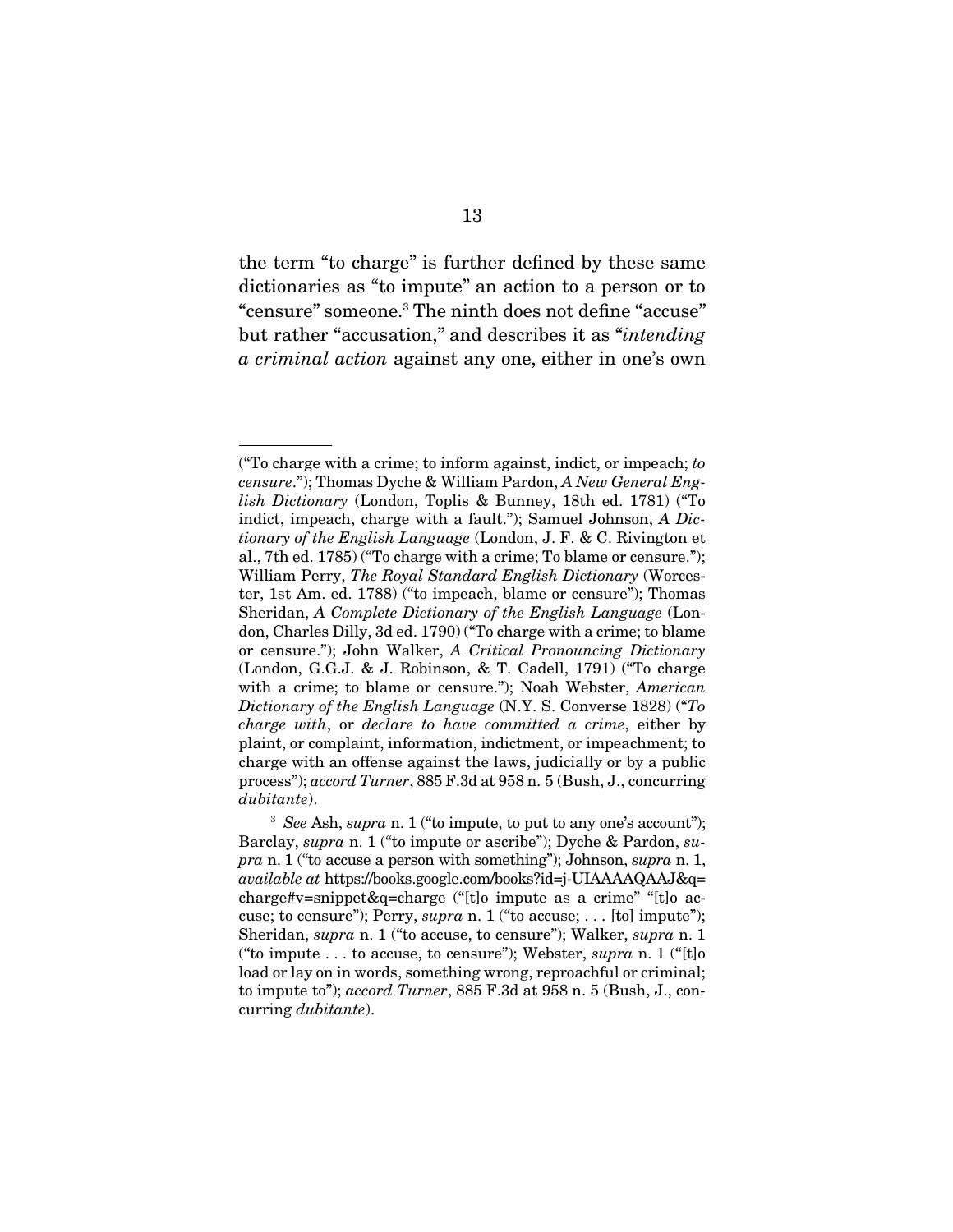name, or that of the publick."4 The four prevailing legal English dictionaries of the Founding era do not define the verb "accuse." Three instead define the term "accusation," only by way of example, citing Clause 39 of the Magna Carta.5 The fourth does not define "accuse" or "accusation" at all.6

 In sum, at the time of the Sixth Amendment's ratification, the term "accuse" was defined broadly, included the general act of blaming an individual for wrongful conduct, and was in no way limited to the act of indicting or otherwise filing formal criminal charges. Accordingly, as the term "accused" was originally understood, it would include anyone who had been blamed, censured, or informed of a government official's intent to file criminal charges against them.

 The use of the term "accused" in the Crimes Act of 1790—drafted by the First Congress—confirms that the term was commonly understood at that time to include individuals not yet indicted. *See Myers v. United States*, 272 U.S. 52, 174-75 (1926) (noting that the First Congress's decisions "have always been regarded . . . as of the greatest weight" in interpreting the

<sup>4</sup> Nathan Bailey, *New Universal Etymological English Dictionary* (London, T. Waller, 4th ed. 1756).

<sup>5</sup> *See* Timothy Cunningham, *A New and Complete Law Dictionary* (London, S. Crowder et al. 1764); Giles Jacob, *A New Law Dictionary* (The Savoy, Henry Lintot, 6th ed. 1750); Thomas Potts, *A Compendious Law Dictionary* (London, T. Ostell 1803).

<sup>6</sup> Richard Burn & John Burn, *A New Law Dictionary* (London, A. Strahan & W. Woodfall 1792) (next entry after "account" is "ac etiam").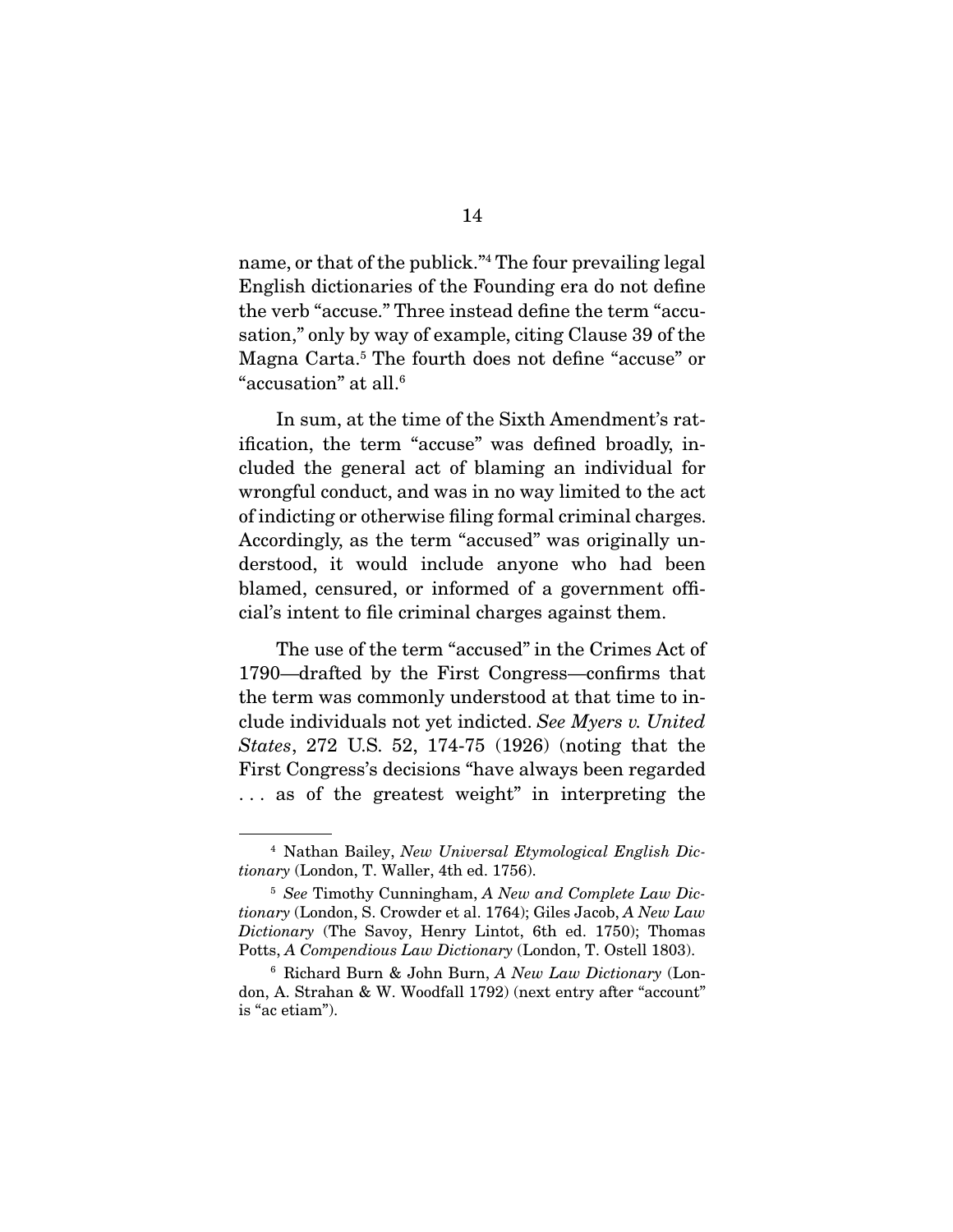Constitution); *see also*, *e.g.*, *Lynch v. Donnelly*, 465 U.S. 668, 674 (1984) (noting that "17 draftsmen of the Constitution . . . were Members of the First Congress" and consulting legislation enacted by the First Congress in interpreting original "contemporaneous understanding" of Establishment Clause). Notably, the Act in some places used the phrase "accused or indicted" in enumerating rights that applied to defendants. *See*, *e.g.*, Crimes Act of 1790, 1st Cong. § 29 (2d Sess. 1790) (extending right to subpoena witnesses to both "accused" and "indicted" individuals). The inclusion of "accused" individuals and "indicted" individuals as separate groups to whom these rights applied signals that the First Congress understood the term "accused" to apply to some individuals who had not yet been "indicted." Any other reading would make the inclusion of both terms ("accused" and "indicted") redundant. *See Nat'l Ass'n of Home Builders v. Defs. of Wildlife*, 551 U.S. 644, 669 (2007) (cautioning "against reading a text in a way that makes part of it redundant").

 Likewise, the term "prosecution"—as defined in Founding-era dictionaries—includes all stages of a prosecutor's pursuit of a criminal case against a person, which almost invariably begins prior to indictment. Eight of the nine prevailing English non-legal dictionaries define the term "prosecution."7 Seven of these sources define it primarily as a "pursuit; an

<sup>7</sup> The ninth, *New Universal Etymological English Dictionary*, does not define the terms "prosecute" or "prosecution" at all. Bailey, *supra* n. 3 (entry following "prosa" is "proselytes").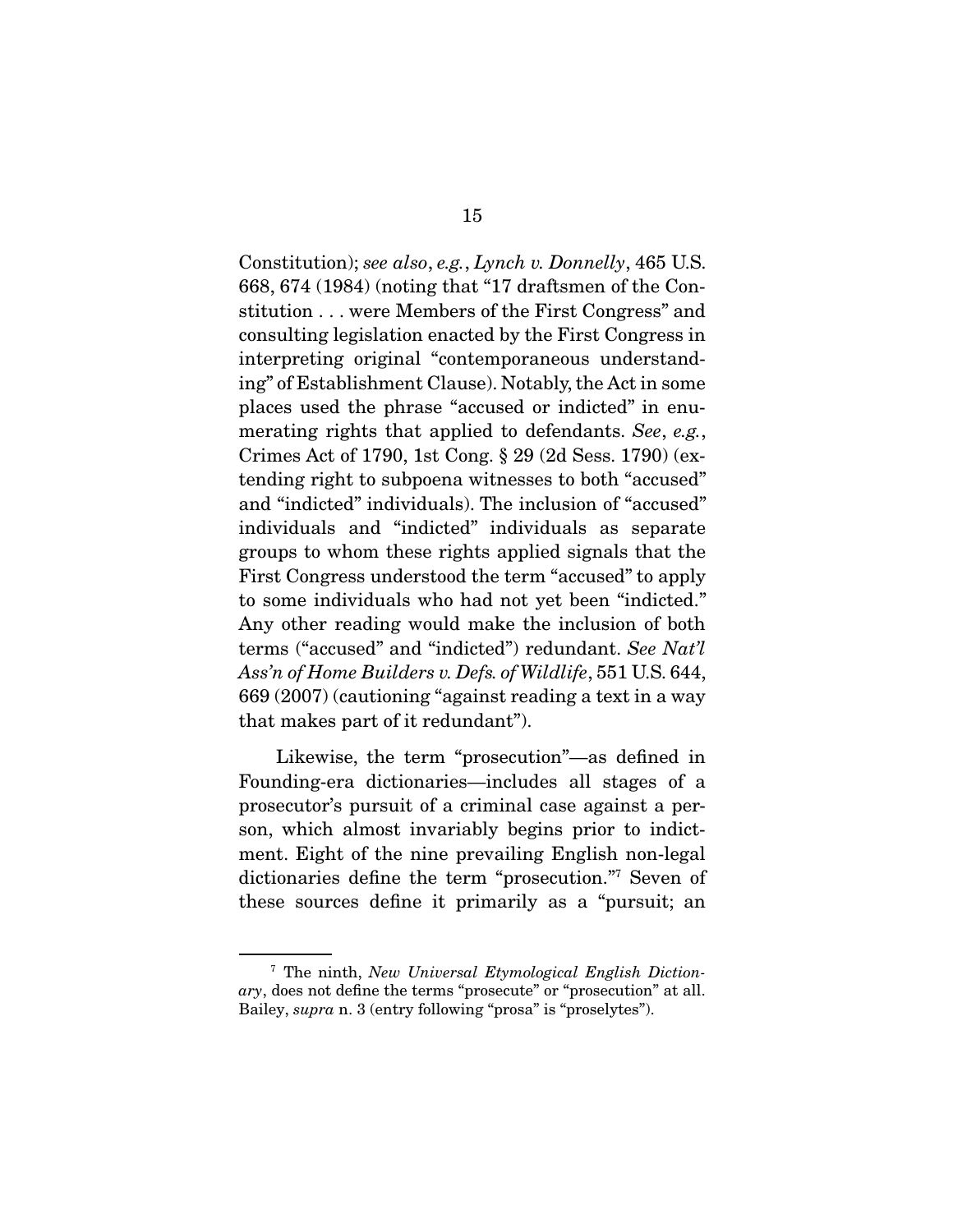endeavor to carry on any design."8 This broad definition includes all stages of a "pursuit." These dictionaries include more specific secondary definitions, such as "process at law" and "suit against a man in a criminal cause."9 One dictionary, *The Royal Standard English Dictionary*, defines prosecution only as "a criminal or civil suit."10 This source, however, defines the act itself, "to prosecute," more broadly, consistent with the other leading dictionaries, as "to pursue, continue."11 Of the

<sup>8</sup> Ash, *supra* n. 1 ("A pursuit, an endeavor to carry on any design."); Barclay, *supra* n. 1 ("an endeavor to carry on. A continued attempt, or a continuation of an attempt."); Dyche & Pardon, *supra* n. 1 ("a lawsuit for some offence; the earnest pursuit of anything"); Johnson, *supra* n. 1 ("Pursuit; endeavor to carry on."); Sheridan, *supra* n. 1 ("Pursuit, endeavor to carry on."); Walker, *supra* n. 1 ("Pursuit, endeavor to carry on"); Webster, *supra* n. 1 ("The act or process of endeavouring to gain or accomplish something; pursuit by efforts of body or mind . . . "); *accord Turner*, 885 F.3d at 959 n. 8 (Bush, J., concurring *dubitante*).

<sup>9</sup> Ash, *supra* n. 1 ("A pursuit, an endeavor to carry on any design; a process at law."); Barclay, *supra* n. 1 ("an endeavor to carry on. A continued attempt, or a continuation of an attempt. A suit against a person in law."); Dyche & Pardon, *supra* n. 1 ("a lawsuit for some offence; the earnest pursuit of anything"); Johnson, *supra* n. 1 ("Pursuit; endeavor to carry on. Suit against a man in a criminal cause."); Sheridan, *supra* n. 1 ("Pursuit, endeavor to carry on; suit against a man in a criminal cause."); Walker, *supra*  n. 1 ("Pursuit, endeavor to carry on; suit against a man in a criminal cause"); Webster, *supra* n. 1 ("The act or process of endeavouring to gain or accomplish something; pursuit by efforts of body or mind . . . The institution or commencement and continuance of a criminal suit; the process of exhibiting formal charges against an offender before a legal tribunal, and pursuing them to final judgment").

<sup>10</sup> Perry, *supra* n. 1 ("a criminal or civil suit").

<sup>11</sup> *Id.*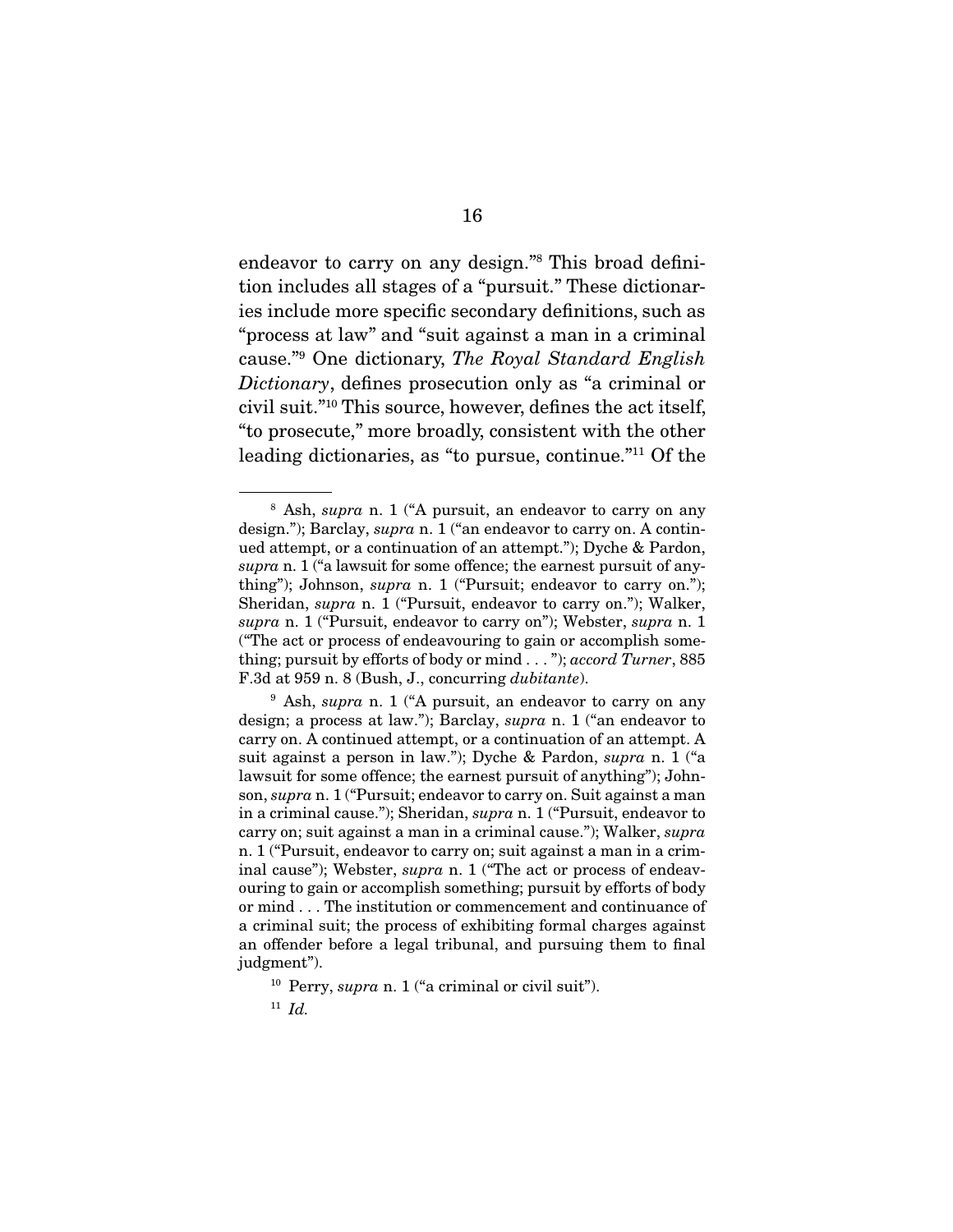prevailing legal English dictionaries, three do not define the term at all.12 The fourth defines a related term, "prosecutor," as "he that follows a cause in another's name."<sup>13</sup>

 The Founding-era definitions of "prosecution" broadly define this term to capture all stages of the pursuit of a goal, including the initial steps involved in pursuing a criminal case against a person. At the time the Sixth Amendment was ratified, the earliest official steps in at least some jurisdictions often occurred *before* indictment.<sup>14</sup> As a prosecutor's pursuit of formal charges naturally begins prior to the act of filing an indictment, the term "prosecution" was originally understood to include a prosecutor's pre-indictment acts in pursuit of those charges. Demanding that the accused agree to plead guilty without requiring the prosecutor to file a formal indictment falls well within the scope of such a pursuit.

<sup>12</sup> Burn & Burn, *supra* n. 5 (entry following "prorogue" is "protection"); Jacob, *supra* n. 4 (same); Potts, *supra* n. 4 (same).

<sup>13</sup> Cunningham, *supra* n. 4.

<sup>&</sup>lt;sup>14</sup> In Virginia, for example, state criminal proceedings in the Founding-era began—prior to indictment—with an examination by a magistrate. *See*, *e.g.*, J.A.G. Davis, *A Treatise on Criminal*  Law, with an Exposition of the Office and Authority of Justices of *the Peace in Virginia* 110, 416 (C. Sherman & Co. 1838).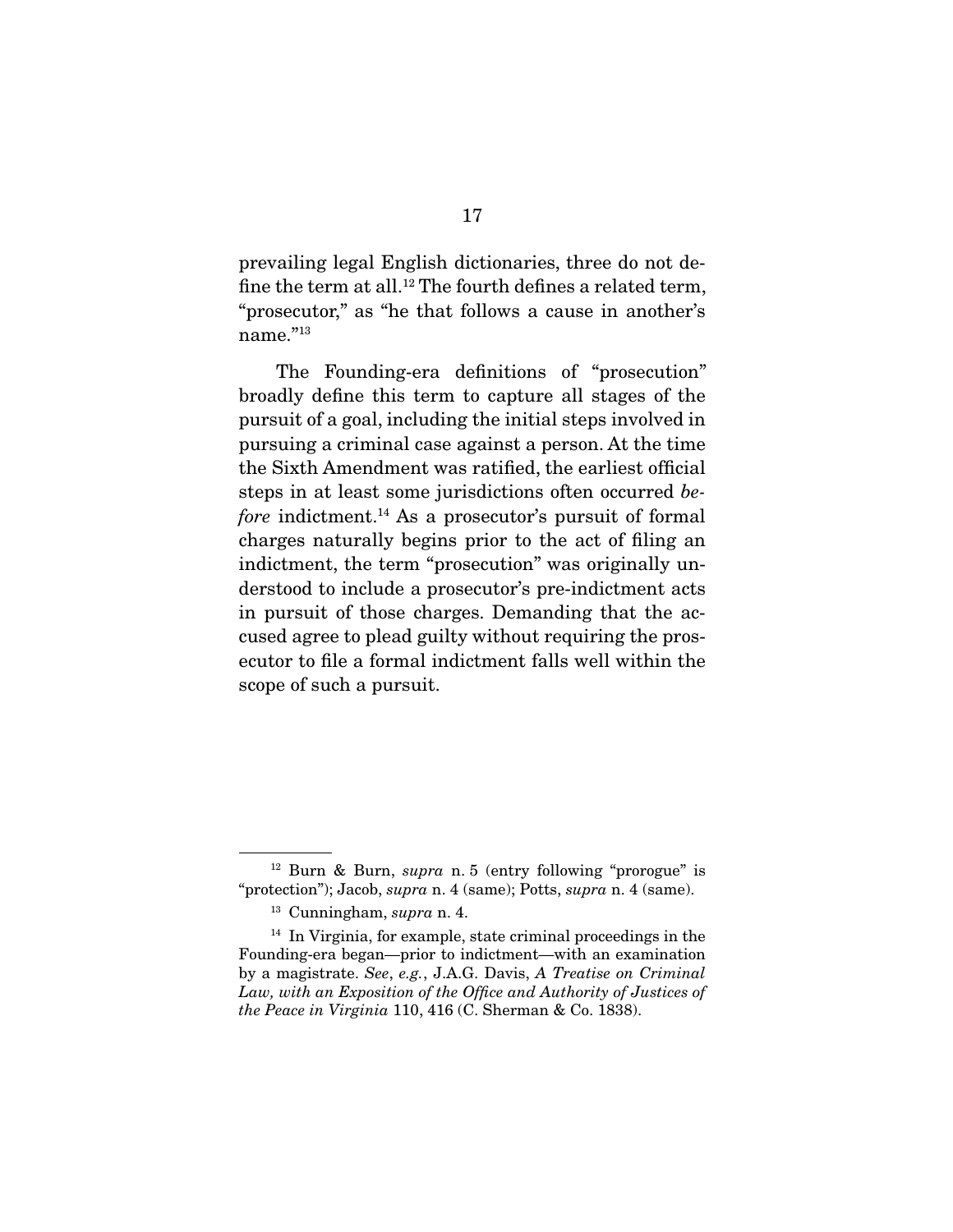## B. Jurists of the Founding era similarly understood a person to be an "accused" subject to a "prosecution" where a government official expressed an intent to prosecute and requested that the individual admit guilt.

 This Court has emphasized that "historical practice" should be accorded "significant weight" in adjudicating constitutional questions. *NLRB v. Canning*, 134 S. Ct. 2550, 2559-60 (2014). As the primary evidence of historical judicial practice, this Court routinely consults early jurisprudence and gives particular weight to the decisions of this Court's Founding-era jurists, including Chief Justice Marshall. *See*, *e.g.*, *Boumedine v. Bush*, 553 U.S. 723, 781-82 (2008) (quoting Chief Justice Marshall's opinion in *Ex parte Watkins*); *United States Term Limits v. Thornton*, 514 U.S. 779, 788, 821-22 (1995) (quoting Chief Justice Marshall in *McCulloch v. Maryland*). A review of this jurisprudence confirms that—consistent with the Founding-era dictionaries and legislation—Founding-era jurists understood a person to be an "accused" subject to a "prosecution" where a government official expressed an intent to prosecute and requested that the individual admit guilt.

 Principally, in *United States v. Burr*, Chief Justice Marshall, sitting as a circuit judge, addressed the very question of whether a defendant qualified as an "accused" subject to a "prosecution" prior to indictment, whose Sixth Amendment rights attached. 25 F. Cas. 30, 33 (C.C. Va. 1807). In *Burr*, Chief Justice Marshall held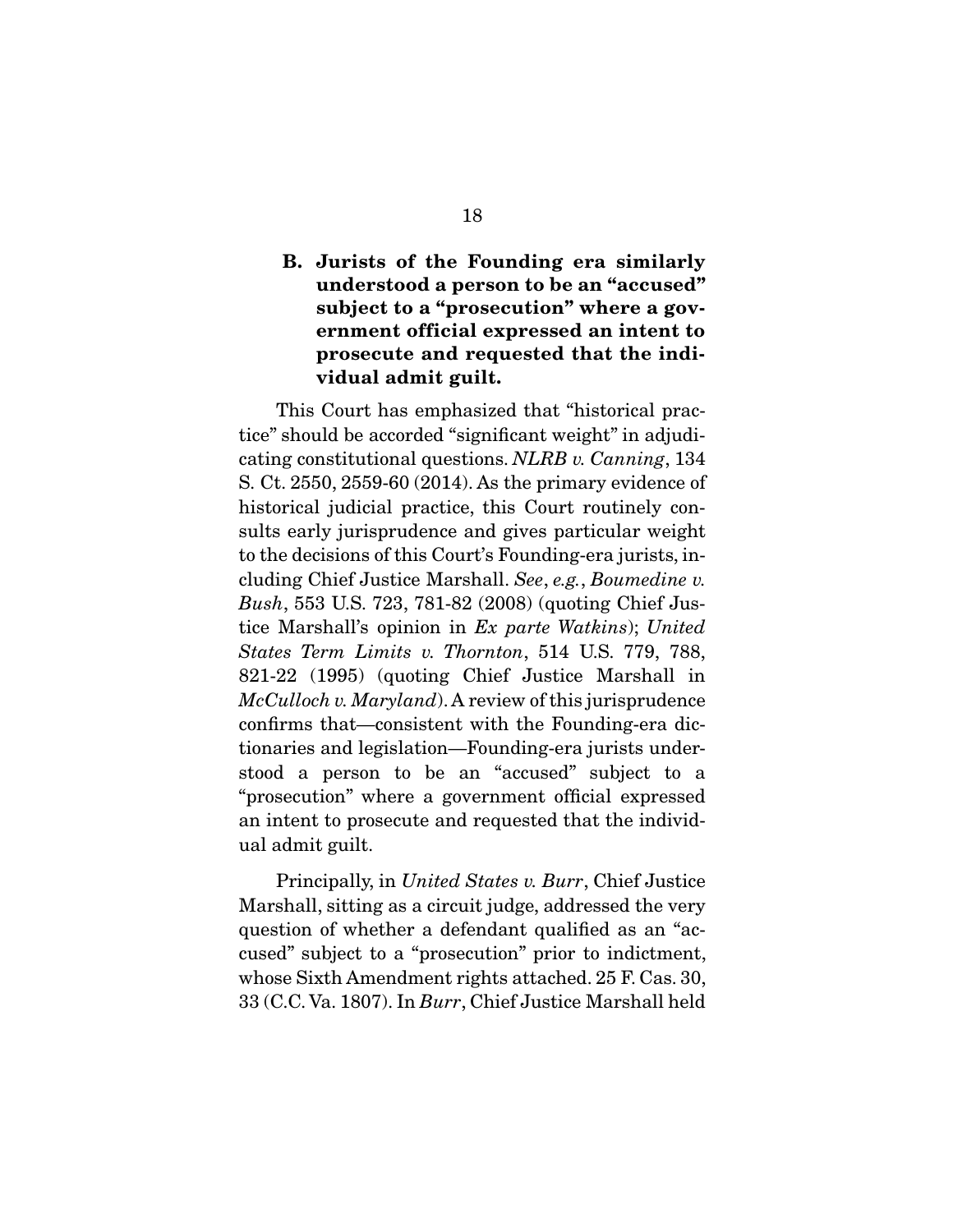that defendant Aaron Burr's Sixth Amendment rights attached *pre-indictment* where a government official, General James Wilkinson, had drafted a letter to President Thomas Jefferson accusing Burr of treason, and President Jefferson had penned a response.15 *Id.* at 31. Burr stood accused—but not yet indicted—of treason for allegedly conspiring to provoke insurrection out West in Spanish territory. *Id.* at 30. Burr had moved for a subpoena *duces tecum* to obtain a copy of General Wilkinson's letter to President Jefferson accusing him of treason and a copy of the President's response. *Id.* The question arose whether Burr was entitled to the Sixth Amendment right to compulsory service of process. *Id.* at 31. Chief Justice Marshall ruled that the right had indeed attached, reasoning that "accused" meant something different from "indicted," and that the enumerated rights attach as soon as a defendant has an interest in preparing his case. *Id.* at 33.

 To be sure, this case involved the Sixth Amendment right to compulsory process rather than the right to counsel. Because both rights are constrained by the same key terms informing when these rights attach ("accused" and "criminal prosecution"), that distinction is immaterial. The Court should therefore "accord significant weight to Chief Justice Marshall's analysis," as it provides critical primary evidence of

<sup>15</sup> Notably, *United States v. Burr* has been cited repeatedly by this Court in recent years in considering important constitutional and evidentiary issues. *See*, *e.g.*, *United States v. Hubbell*, 530 U.S. 27, 54 (2000) (Thomas, J., concurring); *Clinton v. Jones*, 520 U.S. 681, 703-04 (1997); *Franklin v. Massachusetts*, 505 U.S. 788, 826 (1992).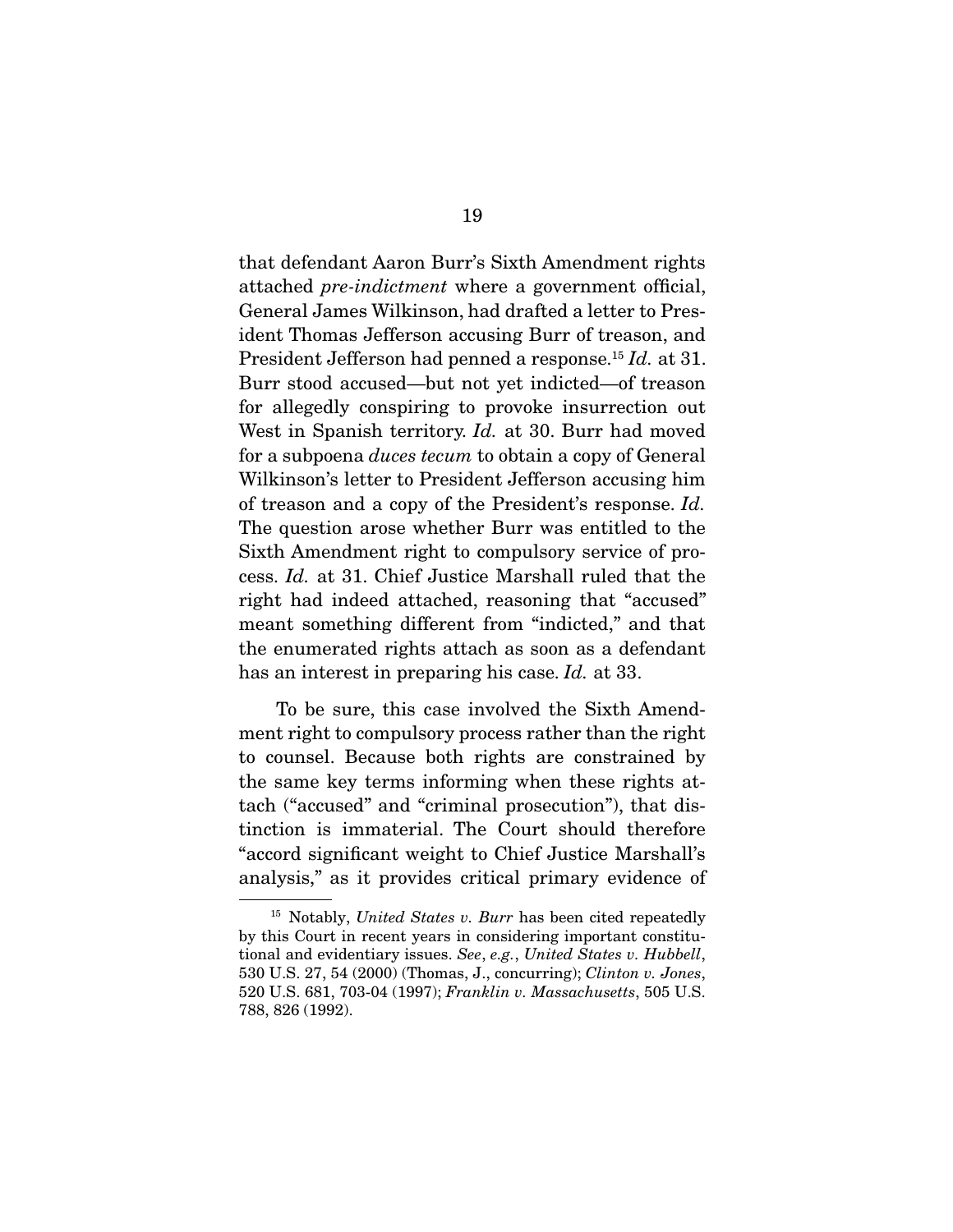the Founding-era understanding of these key terms. *Turner*, 885 F.3d at 962-63 (Bush, J., concurring *dubitante*).

 Other early federal decisions corroborate the conclusion that Framing-era jurists understood that a person could be an "accused" subject to a "prosecution" *prior to* indictment, who were thus entitled to the Sixth Amendment's enumerated protections.<sup>16</sup> For instance, in *United States v. Bollman*, where two defendants were accused of conspiring with Burr to commit treason against the United States, defense counsel invoked the Sixth Amendment right to counsel.17 24 F. Cas.

 $17$  At the time of the case, many referred to the Sixth Amendment as the "eighth article of the amendments of the constitution of the United States" because the initial Bill of Rights approved

<sup>16</sup> *See*, *e.g.*, *United States v. Bollman*, 24 F. Cas. 1189 (C.C.D.C. 1807) (No. 14,622) (applying Sixth Amendment right to counsel to defendants pre-indictment because "at least no authority had been cited where an accused person had been denied this privilege"); *Ex parte Burford*, 3 Cranch (7 U.S.) 448, 450-52 (1806) (Marshall, C.J.) (granting the writ of habeas corpus to a prisoner, holding that the Sixth Amendment right to be informed of accusations attached pre-indictment); *Hollingsworth v. Duane*, 12 F. Cas. 359, 363 (C.C.D. Pa. 1801) (No. 6,616) (applying Sixth Amendment protection to defendant absent indictment despite summary nature of contempt proceedings); *United States v. Moore*, 26 F. Cas. 1308, 1 Wall Cir. Ct. 23 (1801) (recognizing the right of a defendant to compulsory process before indictment); *Allen v. State*, 10 Ga. 85, 91 (1851) (applying Sixth Amendment protection of compulsory process to defendants pre-indictment based on need to put defendants on "equal ground[s]" with prosecution); *see also*, *e.g.*, *United States v. Williams*, 28 F. Cas. 647, 654 (C.C.D.C. 1833) (No. 16,712) (applying state statute mirroring Sixth Amendment protection of compulsory process to defendant pre-indictment as an accused based on interpretation that right applied to persons "accused *or* indicted") (emphasis added).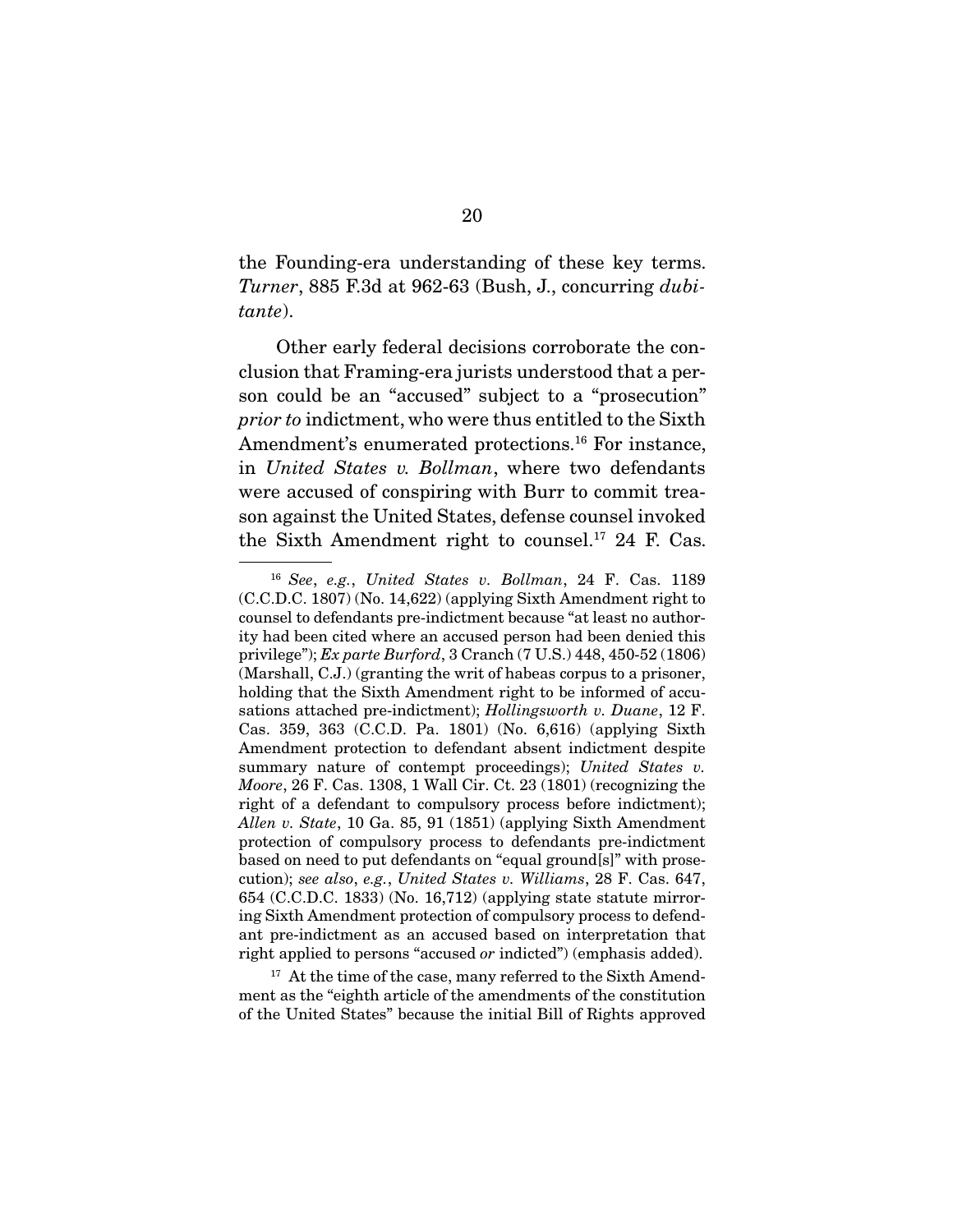1191. They argued that defense counsel had the right to present argument to the court on whether probable cause existed to try the defendants. *Id.* The court applied the Sixth Amendment right to counsel prior to indictment, allowing counsel to present argument. *Id.* In so holding, it referred to the defendants as the "accused" and noted that "no authority had been cited where an *accused* person had been denied this privilege[.]" *Id.* (emphasis supplied). While two of the three judges expressed some doubt as to whether the right yet attached, using lenity as their guidepost, the panel concluded that the right should attach and counsel should be heard. *Id.* Defense counsel then presented argument on the merits. *Id.* In determining the original understanding of when the Sixth Amendment right to counsel was intended to attach, there can be no better evidence than how jurists decided this very question at the time of the Founding. *Burr* and *Bollman* thus provide powerful confirmation that as originally understood, attachment of Sixth Amendment rights, including the right to counsel, did not hinge on the act of indictment.

by the First Congress had twelve, not ten, articles. The first of these articles was never ratified and the second was not ratified at the time of the Founding (the Twenty-Seventh Amendment). The remaining articles (Three through Twelve) were renumbered from One to Ten. *Turner*, 885 F.3d at 961 n. 13 (Bush, J., concurring *dubitante*); *see also*, *e.g.*, *Bollman*, 24 F. Cas. at 1190.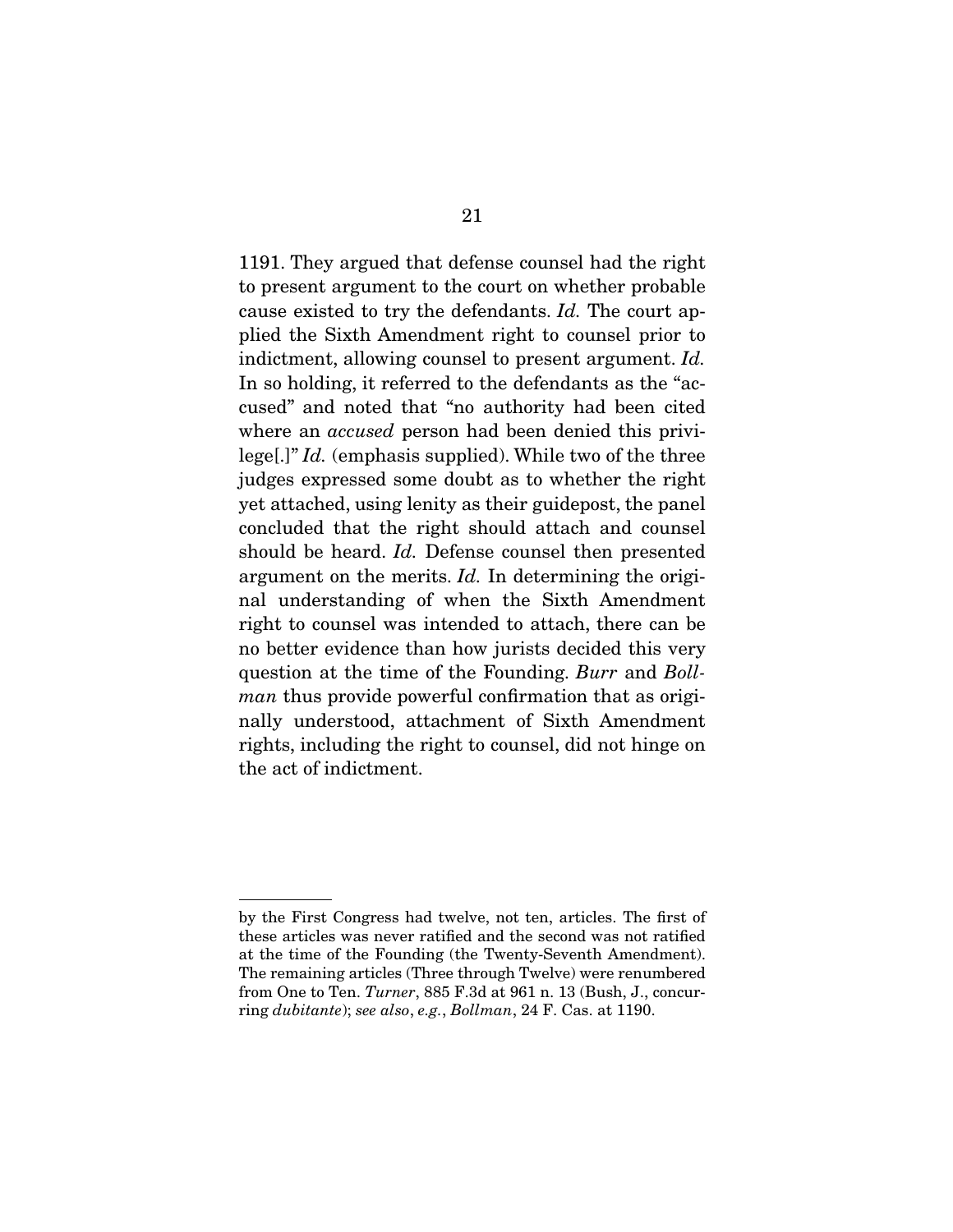### C. The Sixth Amendment affords a right to counsel to Turner because the prosecutor required Turner to enter a guilty plea or otherwise face indictment.

 As discussed above, Founding-era citizens would have understood an "accused" to include anyone who had been blamed, censured, or informed of a government official's intent to file formal criminal charges against him. Turner fits squarely within these bounds. Turner had already been indicted in state court on multiple counts for the underlying conduct. *Turner*, 885 F.3d at 951. During these state proceedings, Turner's counsel came into contact with a federal prosecutor, who confirmed that he planned to bring charges for the same underlying conduct. *Id.* at 952. The federal prosecutor then conveyed a plea offer to Turner's counsel, requesting that Turner plead guilty now or face a federal indictment imminently. *Id.* To be sure, the Framers neither faced nor contemplated this *exact*  scenario, as plea bargaining did not exist at that time.<sup>18</sup> Where, as in *Jones*, 565 U.S. at 411, the Court faces a context that neither existed nor was foreseeable at the time of the Founding, the Court's first task is to discern the guiding principles employed by the Founding generation in applying the right. *Id.* Once discerned, the Court must apply those principles to the facts presented. *See id.* Applying the Founding-era understanding to this case, there is no question that once the federal prosecutor conveyed to Turner's attorney his

<sup>18</sup> *See* Albert W. Alschuler, *Plea Bargaining and Its History*, 79 COLUM. L. REV. 1, 8-9 (1979).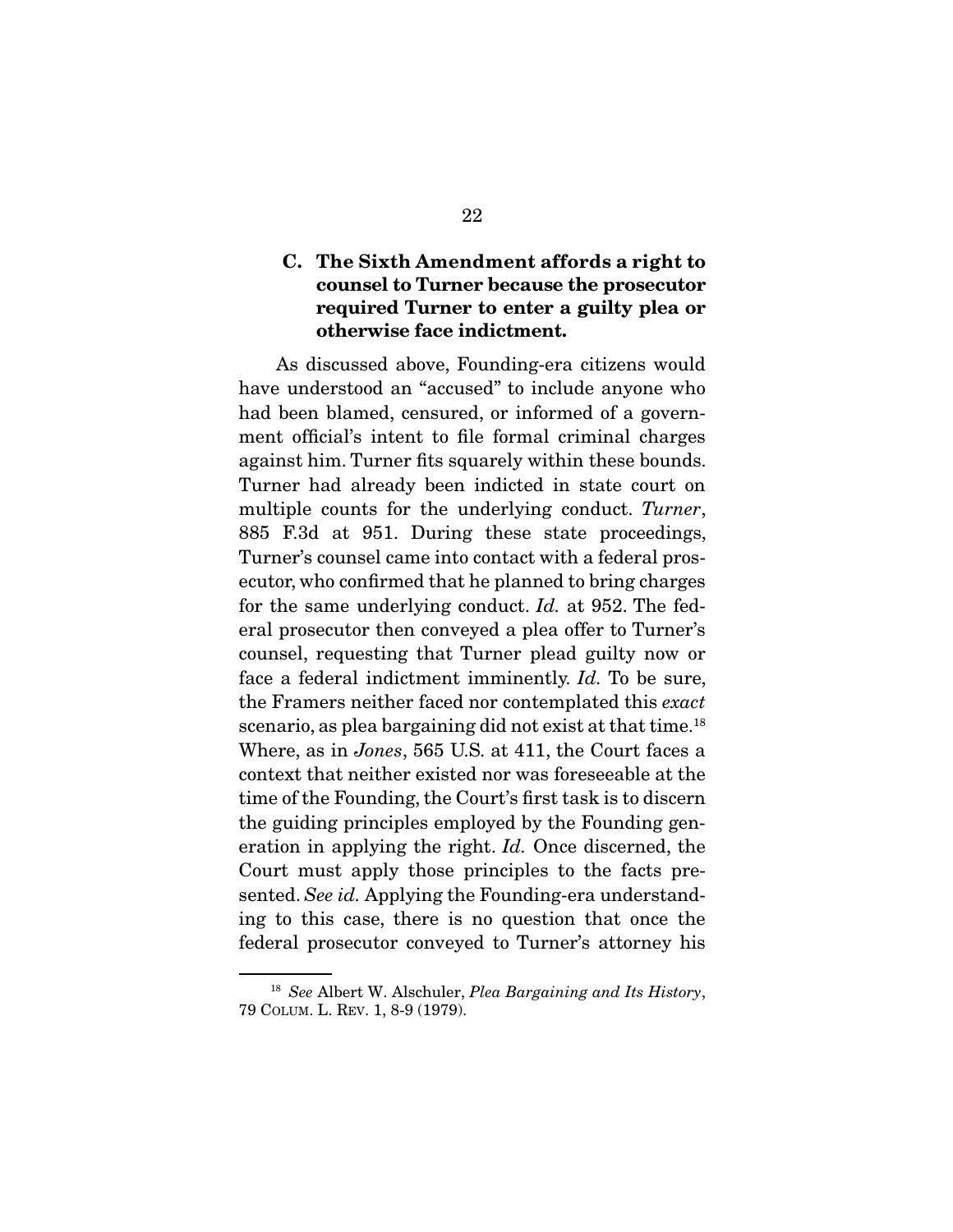intent to indict Turner, Turner became an "accused" under the Sixth Amendment.

 Moreover, the term "prosecution" was originally understood to include a federal prosecutor's pre-indictment acts designed to initiate criminal proceedings and achieve a successful conviction of the accused. Therefore, the federal prosecutor's request that Turner agree to plead guilty without requiring the prosecutor to file a formal indictment was plainly designed to initiate (and successfully complete) the guilt phase of criminal proceedings. Because Founding-era contemporaries would have understood Turner as an "accused" faced with an early stage federal "criminal prosecution," the right to counsel plainly attached at this stage and the lower court's opinion must be reversed.

--------------------------------- ---------------------------------